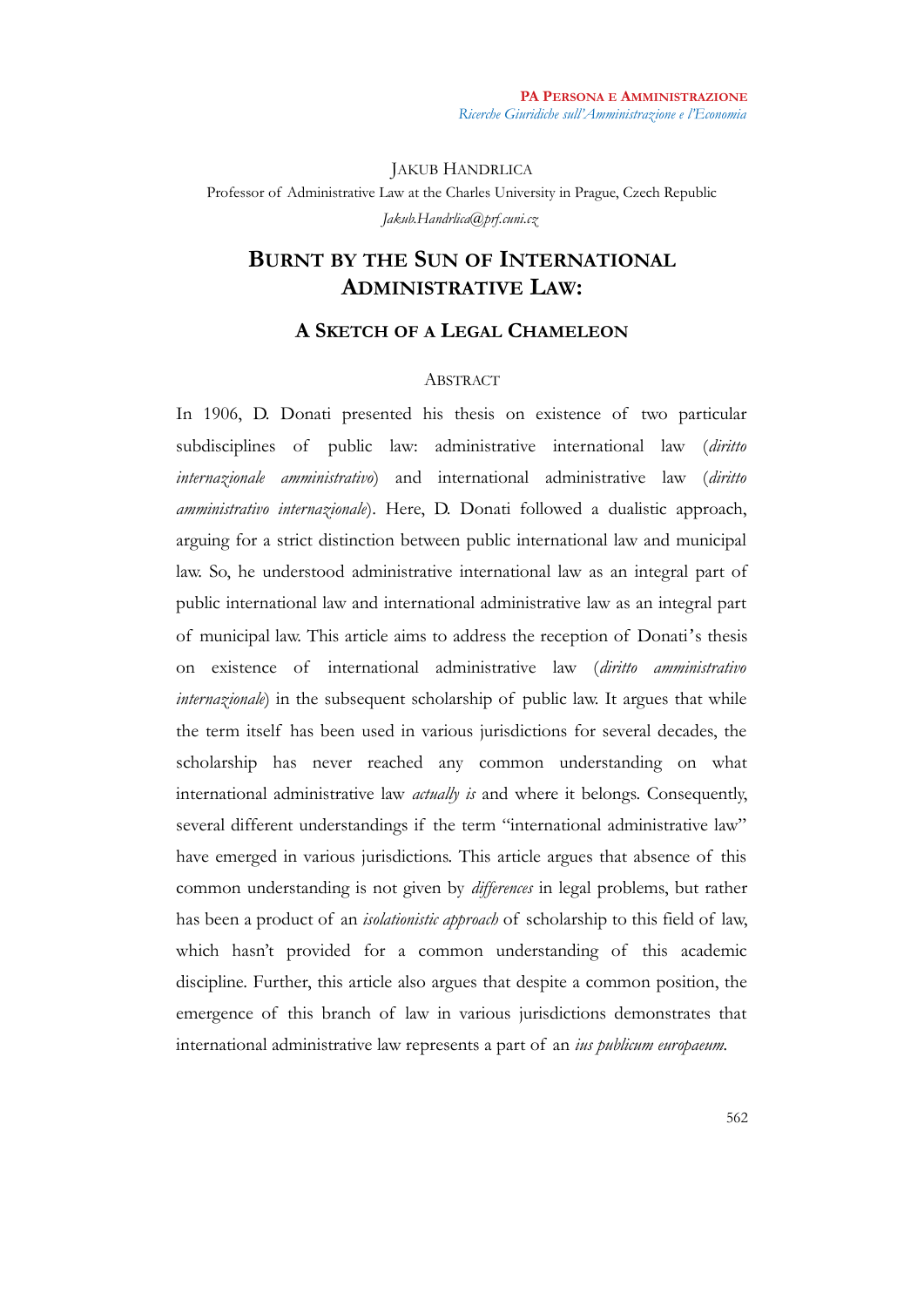KEY WORDS: International administrative law – legal chameleons – legal dualism – public law – international private law

INDEX: Introduction – I. Terminological clarification – II. A sketch of a legal chameleon – 1. A doppelgänger – 2. Part of international private law – 3. Autonomous discipline – III. Nemesis of isolationism – IV. Conclusions

## **Introduction[1](#page-1-0) [2](#page-1-1)**

In 1906, great Italian scholar and founder of the "Paduan School of Public Law", D. Donati, discussed<sup>[3](#page-1-2)</sup> the issue of mutual relations between international law and administrative law. He reflected upon the fact that several earlier authors<sup>[4](#page-1-3)</sup> had argued for the existence of an "international administrative law" as a particular discipline of public law that governed international aspects in administrative law. This discussion had emerged as a reaction to various international agreements<sup>[5](#page-1-4)</sup>, addressing international co-operation in various fields of public administration and adopted by European States in the 2<sup>nd</sup> half of the 19<sup>th</sup> Century.

In this context, D. Donati presented a more elaborated thesis, reflecting the norms of public law dealing with the internalisation of public administration. Commenting upon a dualistic theory on the distinction

<span id="page-1-0"></span><sup>&</sup>lt;sup>1</sup>This is a written and much expanded version of my lecture entitled "Two faces of international administrative law", which was held at the Department of Law, University of Naples "Federico II" in 2019. Sincere thanks go to Associate Professor Luigi Ferrara for his cordial invitation and hospitality.

<span id="page-1-1"></span><sup>2</sup>This research was funded by Czech Science Agency through its project "International Administrative Law: Legal Discipline Rediscovered" (No. 20-01320S).

<span id="page-1-2"></span><sup>3</sup>D. DONATI, *I trattati internazionali nel diritto costituzionale,* Torino, Unione tipografico-editrice torinese, 1906, 430-438.

<span id="page-1-3"></span><sup>4</sup> This was, in particular, the case of F. MARTENS, *Das Consularwesen und die Consularjurisdiction im Orient,* Berlin, Weidmannsche Buchhandlung, 1874; L. STEIN, *Handbuch der Verwaltungslehre,* Stuttgart, Verlag der J.G. Cotta'schen Buchhandlung, 3rd ed, 1887; P. FEDOZZI, *Il diritto amministrativo internazionale. Nozioni* sistematiche, Perugia, Unione tipografica cooperative, 1901 and of P. KAZANSKY, *Théorie de l'administration internationale*, in *Revue générale de droit international public,* IX/1902, 361-367. The fact is, however, that in strict contrast to D. Donati, earlier authors had understood international administrative law (*internationales Verwaltungsrecht, diritto amministrativo internazionale, droit administratif international*) as an "umbrella term" for norms governing international administration in the activities of States, international societies and their organs, and international organs such as the various congresses, bureaus, commissions, and international arbitral tribunals.

<span id="page-1-4"></span><sup>5</sup>For example the International Telegraph Convention (1865), the Treaty concerning the formation of a General Postal Union (1874), the Brussels Sugar Convention (1902).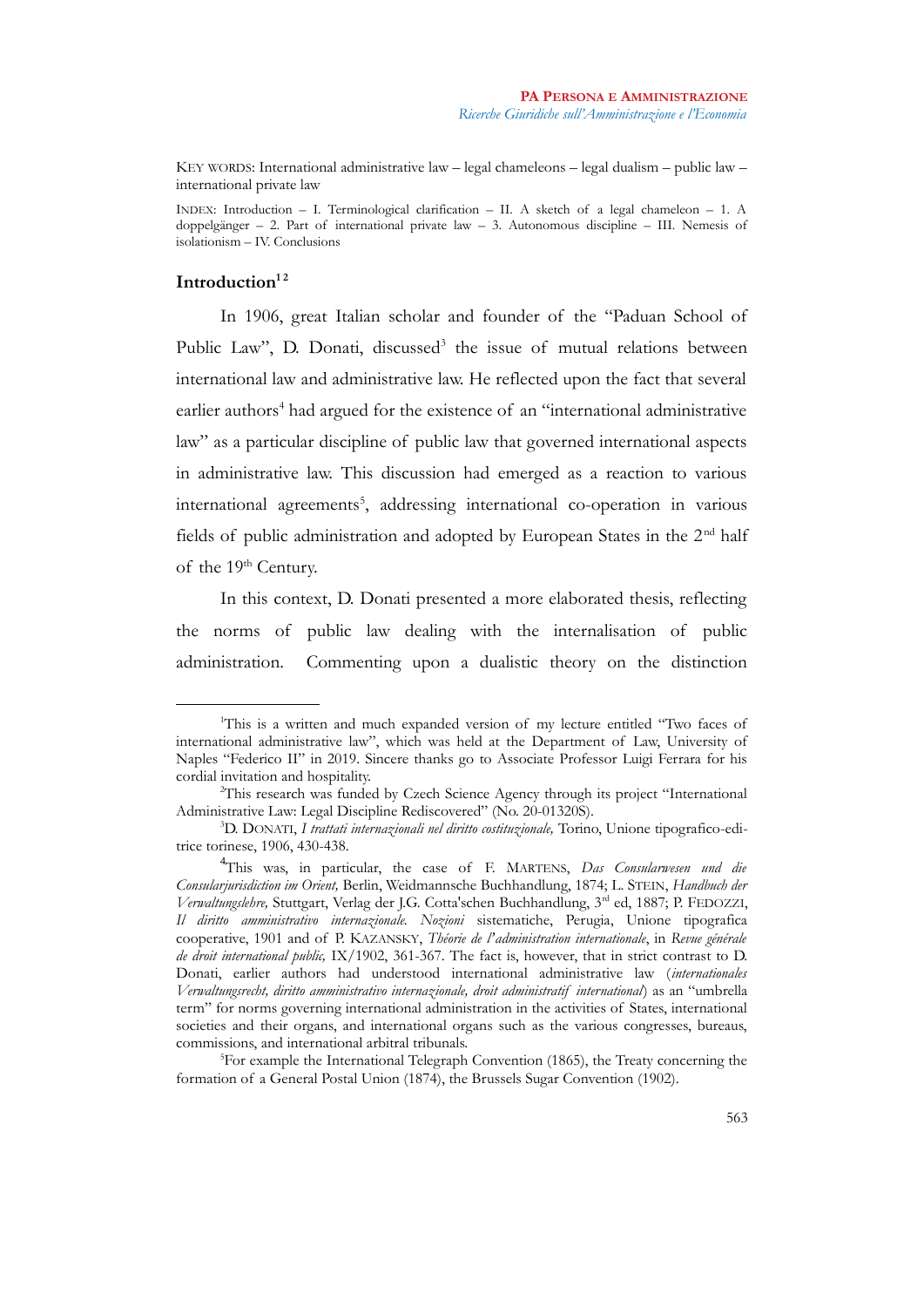between public international law and municipal law, developed by H. Triepel<sup>[6](#page-2-0)</sup>, D. Donati proposed that two particular subdisciplines be distinguished: Administrative international law (*diritto internazionale amministrativo*) as a part of international public law on one hand, and international administrative law (*diritto amministrativo internazionale*) as a part of municipal law on the other. Here, *diritto internazionale amministrativo* was proposed to address those sources of public international law governing matters of administration. To the contrary, *diritto amministrativo internazionale* was understood as a particular subdiscipline of municipal law, dealing with those administrative relations where a certain foreign element appears.[7](#page-2-1) In this respect, *diritto amministrativo internazionale* represented a kind of parallel of international private law in the realm of public law.

The fact is, that D. Donati denied the proposed distinction as being artificial. Firstly, he argued that one can only barely refer to *any* administrative international law, as there is nothing like an "international administration". Even administration executed by confederations or by international administrative unions, stemmed – in the understanding of D. Donati - from administrative powers of *participating* sovereign States.<sup>[8](#page-2-2)</sup> Secondly, he further denied<sup>[9](#page-2-3)</sup> the existence of international administrative law as a *distinctive* subdiscipline of municipal law. He argued that norms addressing foreign elements in the relations of administrative law do not differ in substance from those norms of administrative law which govern relations of purely domestic nature.

While D. Donati *himself* concluded that the discussed distinction between administrative international law and international administrative law is artificial,

<span id="page-2-0"></span><sup>6</sup> See H. TRIEPEL, *Völkerrecht und Landesrecht,* Leipzig, C. L. Hirschfeld, 1899, reprint by Aalen: Scientia Antiquariat, 1958, 273. H. Triepel himself mentioned the existence of international administrative law (*internationales Verwaltungsrecht*) in one group of disciplines, along with international criminal law, international private law and international procedural law.

<span id="page-2-1"></span><sup>7</sup>D. DONATI, *op. cit.*, 437-438. 8 ibid, 431.

<span id="page-2-3"></span><span id="page-2-2"></span><sup>&</sup>lt;sup>9</sup>ibid, 447.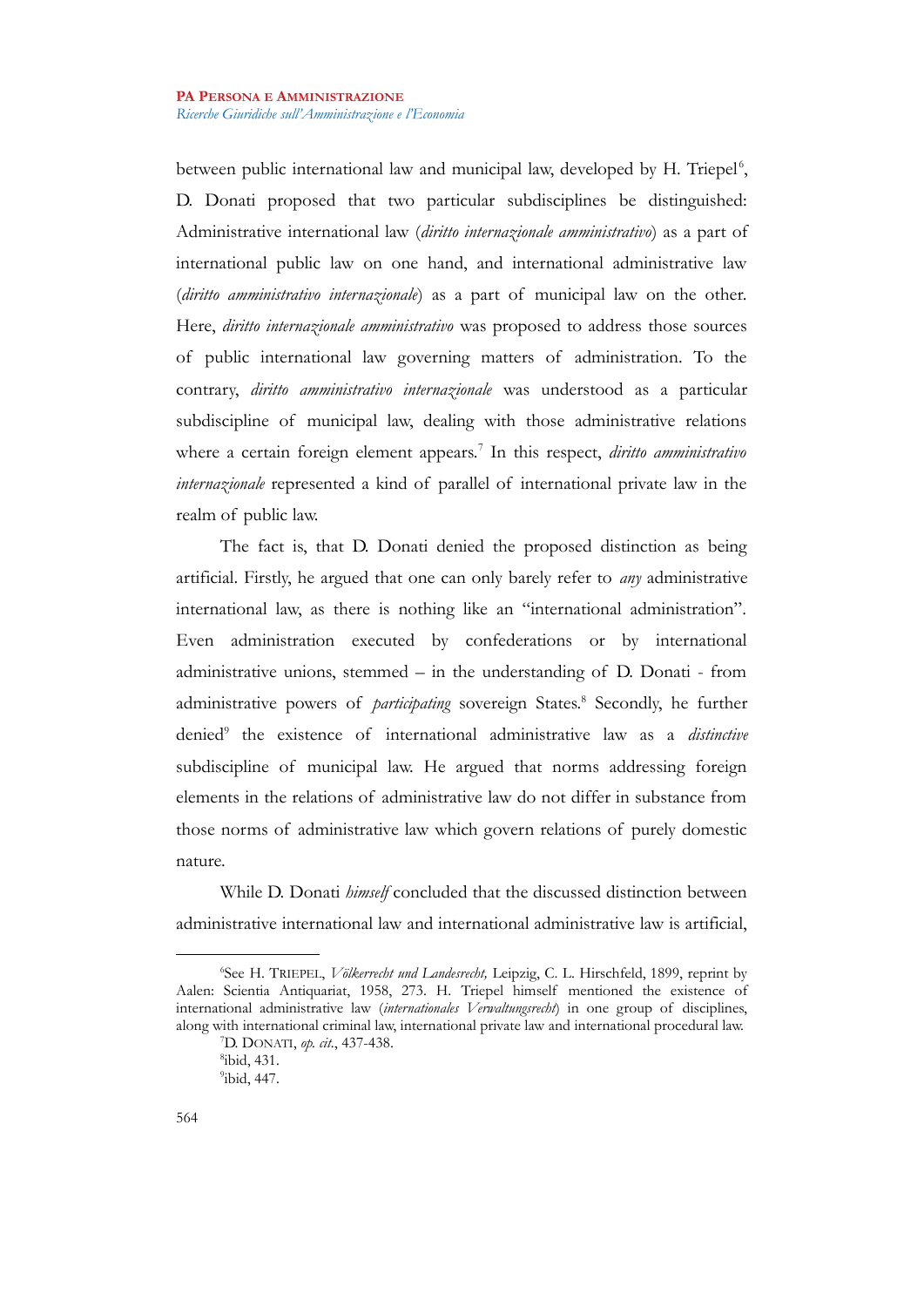his theory on the existence of these two distinctive subdisciplines has influenced several generations of scholars of public law.[10](#page-3-0) Today, more than hundred years after it was presented, the thesis on existence of these two subdisciplines of public law is still the subject of inspiration $11$  and, to a certain extent, controversy.<sup>[12](#page-3-2)</sup>

This article aims to address the reception of Donati's thesis on existence of a specific branch of municipal law (*diritto amministrativo internazionale*) in the subsequent scholarship of public law. It argues that his thesis gained considerable reflection in the scholarship abroad. In this respect, this article identifies various approaches to this branch of law, which emerged in various jurisdictions. Thus, this article will not deal with respective legal frameworks, existing in various jurisdictions, but rather with conceptualisation of these frameworks in legal academia.

Simultaneously, this article aims to argue that despite an impressive reception of Donati's thesis, the subsequent legal scholarship failed to establish

<span id="page-3-0"></span><sup>10</sup>In Italian scholarship, see U. BORSI, *Carattere e oggetto del diritto amministrativo* internazionale, in *Rivista di diritto internazionale* 2/1912, 352-362; J. D' ALESSIO, *Il diritto amministrativo internazionale e sue fonti*, in *Rivista di diritto pubblico* 10, 276-273 (1913); E. BONAUDI, *A proposito di "Diritto amministrativo internazionle"*, in *Annali della Facoltà di Giurisprudenza di Perugia,* 1928, 101- 184; A. RAPISARDI MIRABELLI, *Diritto internazionale amministrativo,* Milano, Antonio Milani, 1939; U. FRAGOLA, *Diritto amministrativo internazionale. Manuali di szienze guiridiche ed economiche,* Napoli, Pallerano & Del Gaudio, 1951; G. BISCOTTINI, *Diritto amministrativo internazionale. La rilevanza degli atti amministrativi stranieri,* Padova, Ed. Antonio Milani, 1964.

<span id="page-3-1"></span><sup>11</sup>See L. CASINI, *Global Administrative Law scholarship*, in S. CASSESE (ed), *Research Handbook on Global Administrative Law,* Cheltenham, Edward Elgar, 2016, 548-549. Also see J. TERHECHTE and C. MÖLLERS, *Europäisches Verwaltungsrecht und Internationales Verwaltungsrecht,* in J. TERHECHTE (ed), *Verwaltungsrecht der Europäischen Union,* Baden Baden, Nomos Verlag, 2019, 1445-1446.

<span id="page-3-2"></span><sup>12</sup>See S. AGO, *What is ʻinternational administrative law'? The adequacy of this term in various judgements of international administrative tribunals,* in P. QUAYLE (ed), *The role of international administrative law at international organizations,* Leiden, Brill Nijhoff, 2020, 88-102. Here, Professor Shinichi Ago argues (at pp. 90-91) that «*Properly, therefore, the notion of 'international administrative law' is closer to the concept of 'international institutional law' or the so-called Global Administrative Law (GAL), proposed by a research group at New York University. Both notions are based on the assumption that there is an international public interest (intérêt public international) or global governance which is administered by a set of international rules. GAL, as presented by Professors Kingsbury, Stewart and Krish, covers a wide range of phenomena that present 'administrative' relationships among various stakeholders in the global society. (…) However, 'international administrative law' does not seem to be an appropriate term to define the laws applied by IATS. The fact that IATS are organs of an international administrative institution does not automatically lead us to conclude that they apply 'international administrative law' in its literal legal sense.»*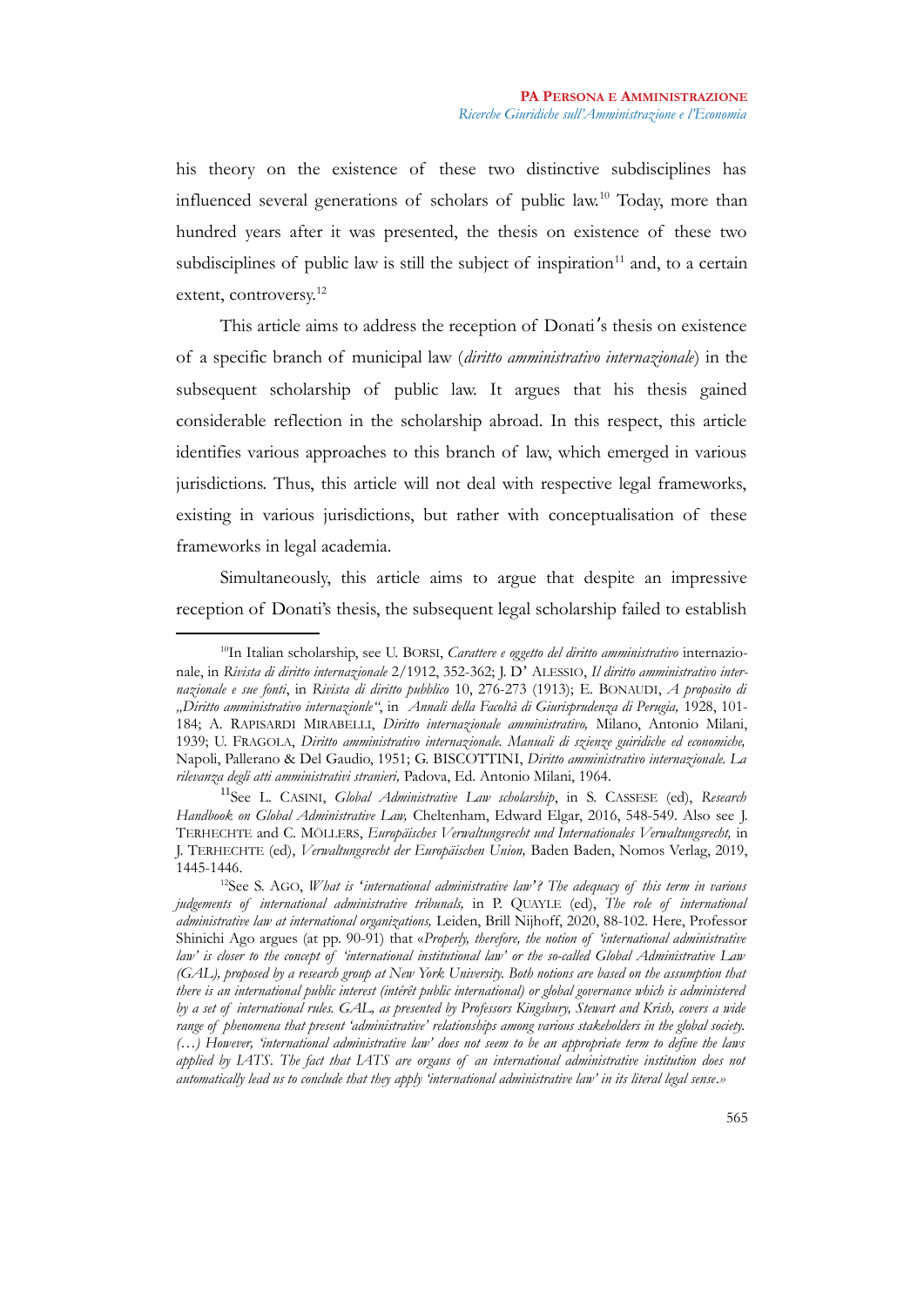any common understanding of what international administrative law actually is and where it belongs. Thus, this article argues – as its title clearly indicates that international administrative law represents a salient example of a "legal chameleon".[13](#page-4-0) In this respect, this article also aims to identify reasons for this common understanding.

Lastly, this article argues that, despite absence of a common understanding concerning what international administrative law is, the spontaneous emergence of this branch of law in various jurisdictions demonstrates that the idea of a *diritto amministrativo internazionale* must be considered as a part of a common public law of Europe (*ius publicum europaeum*).[14](#page-4-1)

## **I. Terminological clarification**

The issue deserves a terminological clarification. The implications of the terms, which were used by Donati, were twofold.

On one hand, in the Italian original, the distinction between *diritto internazionale amministrativo* and *diritto amministrativo internazionale* clearly implies the different fields of legal relations involved. While *diritto internazionale amministrativo* refers to public international law, governing the relations between sovereign States (subjects of international public law), *diritto amministrativo internazionale* refers to municipal law, addressing relations between the State and its subject in the relations of administrative law. In this respect, the terms used by D. Donati in Italian are perfectly capable of reflecting the dualistic approach to public international law on the one hand and municipal law on the other.

The other Romance languages possess the same capacity to express the essence of this dualistic approach: So, in the Francophone scholarship, the

<span id="page-4-0"></span><sup>&</sup>lt;sup>13</sup>A "legal chameleon" represents a feature in law, which appears differently when analysed from theoretical perspectives. See e.g. A. C. BOHRNSEN and J. E. RYAN, *Tort Law in Washington: A Legal Chameleon,* in *Gonazaga Law Review*, 1975/1976, 73-132.

<span id="page-4-1"></span><sup>&</sup>lt;sup>14</sup>See e.g. J. BARNES, New Frontiers of Administrative Law: A Functional and Multi-Disciplina*ry Approach,* in H. J. BLANKE, P. CRUZ VILLALÓN, T. KLEIN and J. ZILLER (eds), *Common European Legal Thinking. Essays in Honour of Albrecht Weber,* Vienna, Springer International, 2015, 563-588.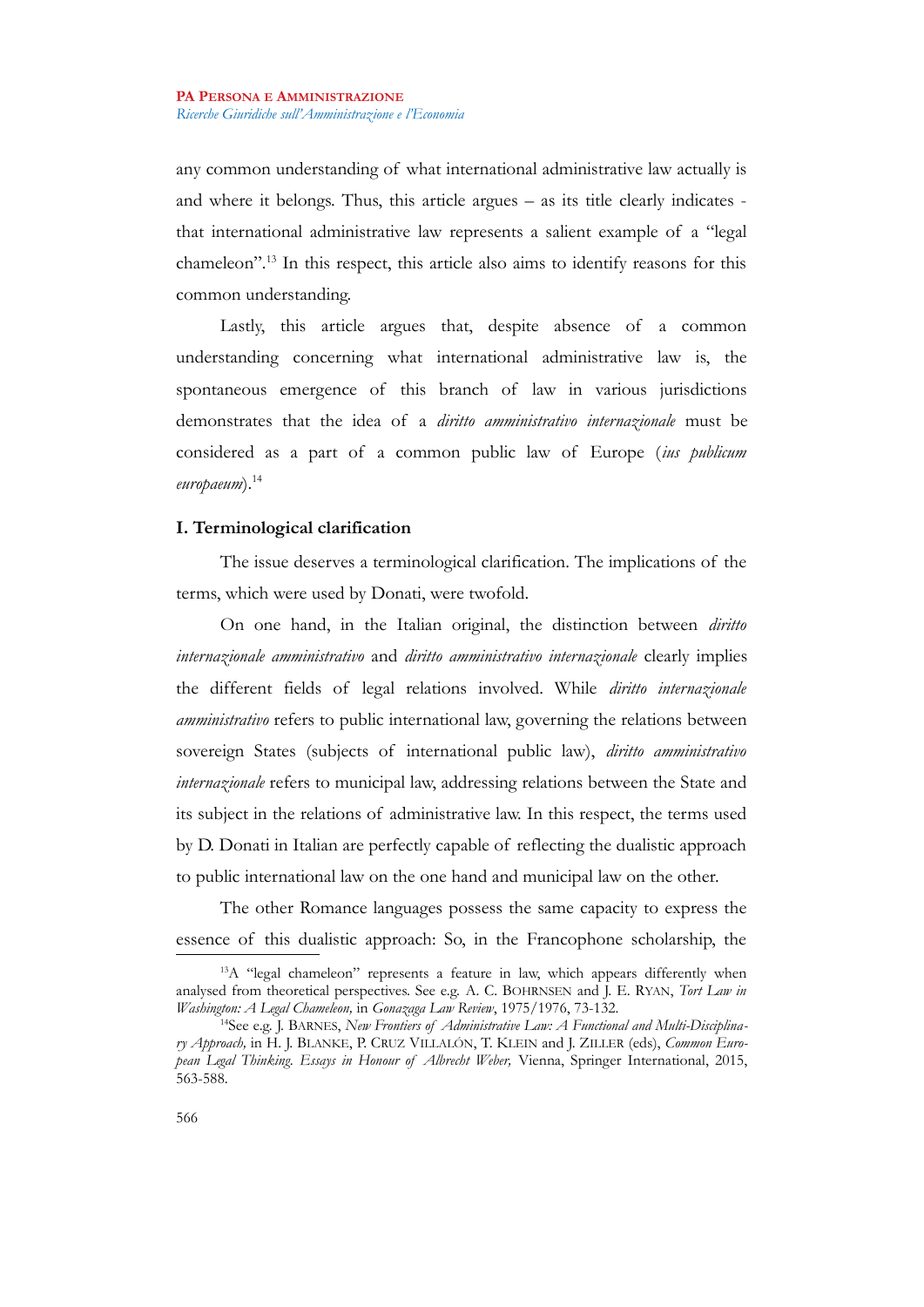terms *droit international administratif* and *droit administratif international* were used.[15](#page-5-0) Similarly, the Latin American scholarship has refereed to *derecho internacional administrativo* and to *derecho administrativo internacional.*[16](#page-5-1) Also the Slavonic languages have the capacity to capture the difference between the two fields being discussed.[17](#page-5-2) However, the fact is that these terms have never been used consistently. Thus, the terms *droit administratif international* and *derecho administrativo internacional* were also regularly used as "umbrella terms" – to cover administrative issues arising in international relations in general.<sup>[18](#page-5-3)</sup>

On the other hand, Donati's terminology represented a problem for those scholars outside the family of Romance languages. In German scholarship, K. Neumeyer explicitly referred<sup>[19](#page-5-4)</sup> to Donati in the introductory note to the  $4<sup>th</sup>$  volume of his monumental monograph. He proposed<sup>[20](#page-5-5)</sup> to use the terms *Verwaltungsvölkerrecht* and *internationales Verwaltungsrecht.* While the first term was proposed to refer to those part of public international law governing the issues of administration, the second was used by Neumeyer to designate a particular field of administrative law governing relations with certain foreign

<span id="page-5-0"></span><sup>15</sup>See K. NEUMEYER, *Le droit administratif international,* in *Revue générale de droit international public,* 1911, 492-516 ; J. GASCON Y MARIN, *Les transformations du droit administratif international,* in *Recueil des cours de l'Académie de droit international,* 1930, 6-32 ; P. NEGULESCU, *Principes du droit international administratif*, in *Recueil des cours de l'Académie de droit international*, 1935, 595-625; P. WEIL, *Le Droit administratif international: bilan et tendances*, Paris, Institut des hautes études internationales, 1962; M. S. NGUYEN, *Droit administratif international*, in *Revue de droit suisse*, 2007, 77-125 etc.

<span id="page-5-1"></span><sup>&</sup>lt;sup>16</sup>See C. G. OVIEDO, *Derecho administrativo*, Madrid, E.I.S.A., 4<sup>th</sup> ed, 1953, 15-16; A. GUAITA, *Derecho administrativo especial,* Tomo I.*,* Madrid/Zaragoza, Librería General, 1960, 28- 29; R. MANADÉS, *Introduccion al derecho administrativo internacional*, Buenos Aires, Novum, 2014, 12; J. A. MENDÉS RIVERA and A. OLGUÍN TORRES, *El Derecho internacional administrativo y su relación con el Derecho internacional ambiental*, in T. RENDÓN HUERTA BARRERA and J. J. SORIANO FLORES (eds), *Reflexiónes jurídicas* contemporáneas, Guanajuato, Universidad de Guanajuato, 2015, 233-254.

<span id="page-5-2"></span><sup>17</sup>See J. HANDRLICA, *A treatise for international administrative law,* in *The Lawyer Quarterly* 4/2020, 274-282.

<span id="page-5-3"></span><sup>18</sup>See J. GASCON Y MARIN, *Les fonctionnaires internationaux*, in *Recueil des cours de l'Académie de droit international*, 1932, 721-797 (here, the term "droit administratif international" refers to the sources of international public law).

<sup>&</sup>lt;sup>19</sup>K. NEUMEYER, *Internationales Verwaltungsrecht. Vierter Band. Allgemeiner* Teil, Zürich, Verlag für Recht und Gesellschaft AG, 1936, 3-4.

<span id="page-5-5"></span><span id="page-5-4"></span><sup>20</sup>ibid, 20-24.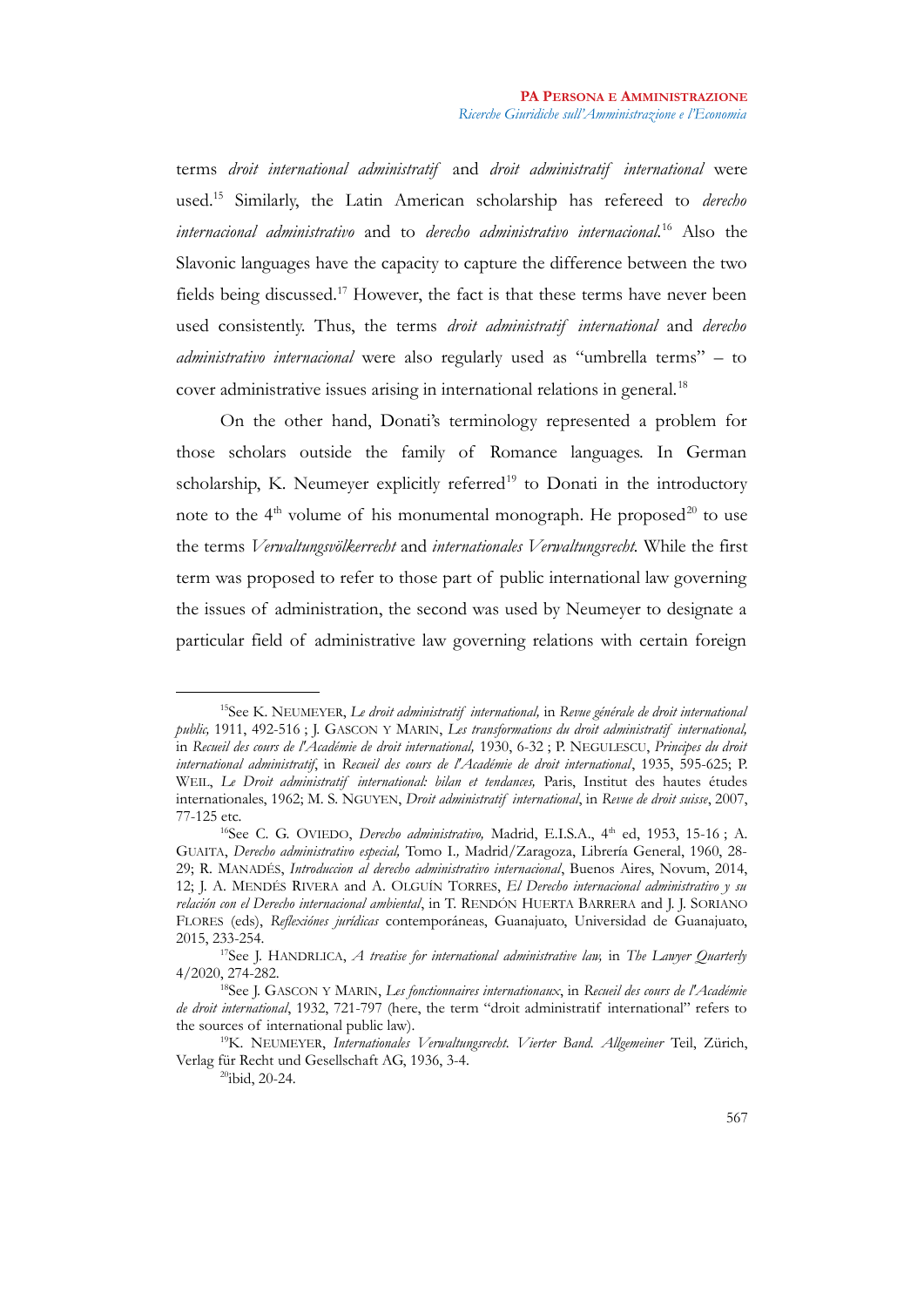elements. However, the distinction embodied in these two terms has not been consistently followed in the subsequent scholarship.

Thus, some three decades later, K. Vogel bitterly observed<sup>[21](#page-6-0)</sup> in his habilitation thesis that the German language does not possess terms that would appropriately reflect the difference, embodied in Italian *diritto internazionale amministrativo* and *diritto amministrativo internazionale.* Consequently, the term *internationales Verwaltungsrecht* has been used by German scholars in several meanings. While some scholars<sup>[22](#page-6-1)</sup> used this term rigorously in the sense of Donati's *diritto amministrativo internazionale*, others argued for a broader usage, covering also what Donati understood as *diritto internazionale amministrativo*. [23](#page-6-2) The Dutch scholarship, which has used the term *internationaal administratiefrecht,* has faced similar terminological difficulties.<sup>[24](#page-6-3)</sup>

Nor has the terminology been consistent in English-written scholarship. Some early authors<sup>[25](#page-6-4)</sup> from the United States used the term *international administrative law* to refer to the law of international administrative unions.<sup>[26](#page-6-5)</sup> Consequently, the term came to be used<sup>[27](#page-6-6)</sup> in the scholarship in order to refer

<span id="page-6-0"></span><sup>21</sup>K. VOGEL, *Der räumliche Anwendungsbereich der Verwaltungsrechtsnorm. Eine Untersuchung über die Grundfragen des sog. internationalen Verwaltungs- und* Steuerrechts, Frankfurt am Main, Alfred Metzner, 1965, 161. It is interesting to note that the author himself referred to the "so called international administrative law", instead of the "international administrative law" in the title of his book.

<span id="page-6-1"></span><sup>22</sup>See T. MERKLI, M. EICHBERGER and A. BATLINER, *Internationales Verwaltungsrecht, das Territorialitätsprinzip und seine Ausnahme*, in *Liechtensteinische Juristen-Zeitung* 10/2003*,* 82-94; C. MÖLLERS, A. VOSSKUHLE and C. WALTER (eds), *Internationales* Verwaltungsrecht, Tübingen, Mohr Siebeck, 2007; G. BIAGGINI, *Die Entwicklung eines internationalen Verwaltungsrecht als Aufgabe der Rechtswissenschaft* in C. HILLGRUBER, U. VOLKMANN, G. NOLTE and R. POSCHER (eds), *Die Leistungsfähigkeit der Wissenschaft des Öffentlichen Rechts,* Berlin, De Gruyter, 2014, 413-440.

<span id="page-6-2"></span><sup>23</sup>See H. ERICHSEN and D. EHLERS (eds), *Allgemeines* Verwaltungsrecht, Berlin, De Gruyter, 14<sup>th</sup> ed, 2010, 188-192.

<span id="page-6-3"></span><sup>24</sup>See O. JANSEN, *Internationaal bestuursrecht weer voor het voetlicht*, in W. DEN OUDEN, T. BARKHUYSEN, B. MARSEILLE, R. SCHLÖSSELS and H. PETERS (eds), *25 jaar Awb: In eenheid en* verscheidenheid, Haag: Wolters Kluwer, 2018, 425-439.

<span id="page-6-4"></span><sup>25</sup>See P. REINSCH, *International administrative law and national sovereignty*, in *American Journal of International Law* 3/1909, 1-45; P. REINSCH, *Public International Unions: Their Work and Organisation. A Study in International Administrative Law*, Boston, Ginn and Company, 1911; F. SAYRE, *Experiments in International* Administration, New York: Harper & Brothers, 1919.

<span id="page-6-5"></span><sup>26</sup>Such as Universal Postal Union, International Telecommunications Union, International Commission for Air Navigation etc.

<span id="page-6-6"></span><sup>27</sup>See D. G. PARTAN, *International administrative law*, in *American Journal of International Law,* 2/1981, 639-644; C. F. AMERASINGHE, *The future of international administrative law*, in *Inter-*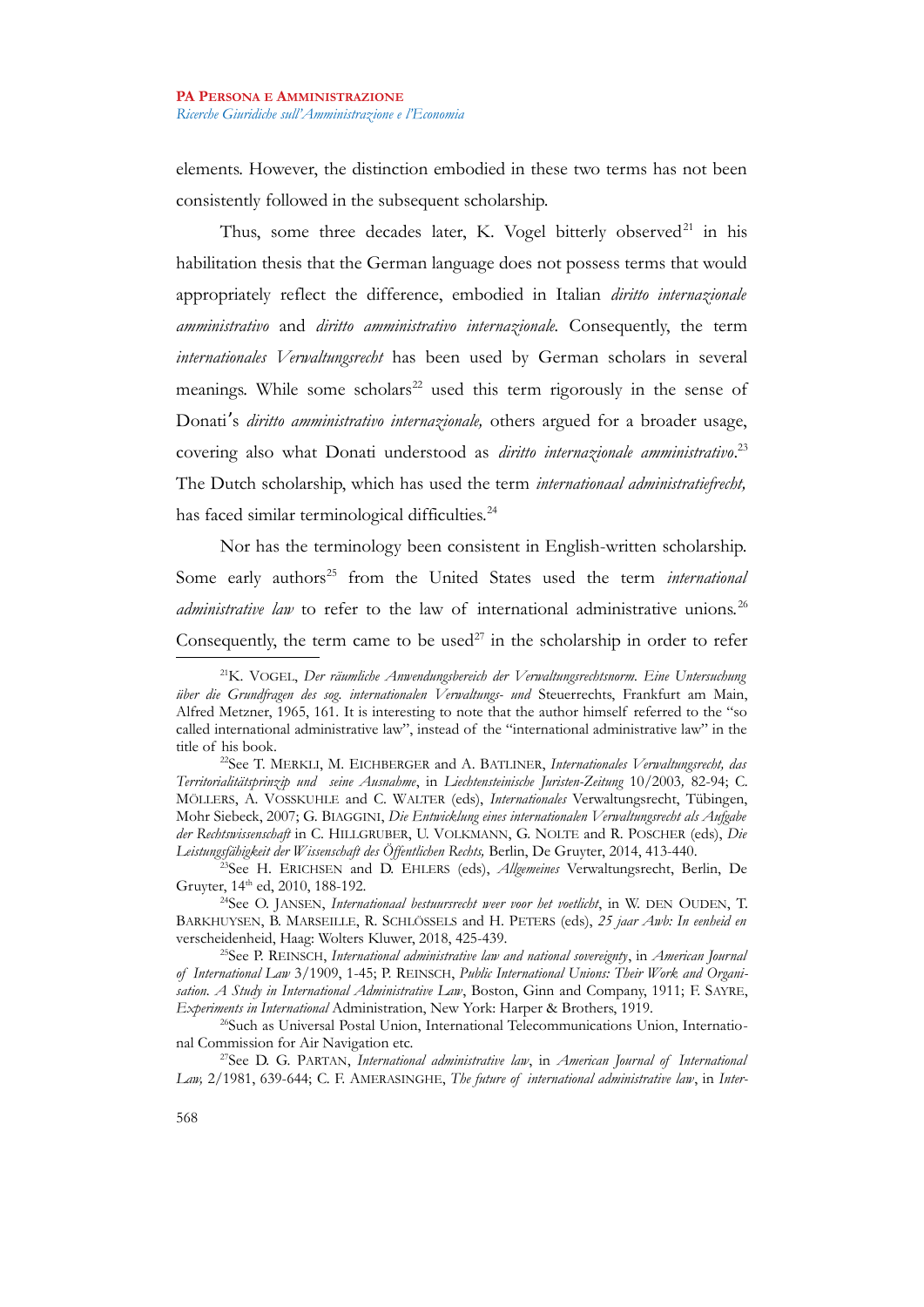either to the administrative activities of international organisations, or to their own internal administration. In parallel, the term *international administrative law* has also been used in literature<sup>[28](#page-7-0)</sup> to refer to the field of municipal law that D. Donati labelled as *diritto amministrativo internazionale* and which is a subject of interest in this article. Thus, one can very easily observe that authors writing in English have regularly used the same term to label very different fields of public law.

The fact is that the scholarship reacted on this *ambiguous* use of the term *international administrative law* in literature, proposing several alternatives. Use of the terms *administrative international law* and *international administrative law* was once proposed $^{29}$  $^{29}$  $^{29}$  and is also being used in this article. However, this terminology hasn't been generally accepted in legal scholarship. In German scholarship, the term *öffentliches Kollissionsrecht* ("a public choice-of-law") was proposed $30$  to react to the ambiguous use of international administrative law, however, in the same meaning and Donati's *diritto amministrativo internazionale*. More recently, the term *transnational administrative law* has been proposed as an alternative to *international administrative law* and this term is being gradually used by many European scholars.<sup>[31](#page-7-3)</sup>

*national and Comparative Law Quarterly*, 4/1996, 773-795; E. D. KINNEY, *The emerging field of international administrative law: its content and potential*, in *Administrative Law Review* 2/2002, 415-433; C. D. COOKER, *The effectiveness of international administrative law as a body of law,* in *Queen Mary Studies in International Law*, 2012, 319-332; P. QUAYLE, *The Modern Multilateral Bureaucracy: What is the Role of International Administrative Law at International Organisations?,* in P. QUAYLE (ed), *The role of international administrative law at international* organizations, Leiden, Brill Nijhoff, 2020, 1-21.

<span id="page-7-0"></span><sup>28</sup>See K. VOGEL, *Administrative Law: International Aspects*, in R. BERNHARDT (ed), *Encyclopedia of Public International Law, Vol. 9: International Relations and Legal Cooperation in General* , Amsterdam, North Holland, 1986, 3-6.

<span id="page-7-1"></span><sup>29</sup>E.g. M. RUFFERT and S. STEINECKE, *The Global Administrative Law of* Science, Heidelberg, Springer, 2011, 21.

<span id="page-7-2"></span><sup>30</sup>See C. OHLER, *Die Kollisionsordnung des Allgemeinen Verwaltungsrechts. Strukturen des deutschen Internationalen* Verwaltungsrechts, Tübingen, Mohr Siebeck, 2005, 3.

<span id="page-7-3"></span><sup>31</sup>See S. W. SCHILL, *Transnational legal approaches to administrative law*, in *Rivista trimestrale di diritto publico* 1/2014, 1-33; K. SOMMERMANN, *Objectives and methods of a transnational science of administrative law,* in J. BLANKE, P. VILLALON, T. KLEIN and J. ZILLER (eds), *Common European Legal Thinking: Essays in Honour of Albrecht* Weber, Vienna, Springer International, 2015, 543-561; J. A. GONZALEZ, *The overcoming of territorial paradigm ad its effects in administrative law. Normative basis of transnational administrative law*, in *Revista de derecho politico*, 1/2018, 157-190 etc.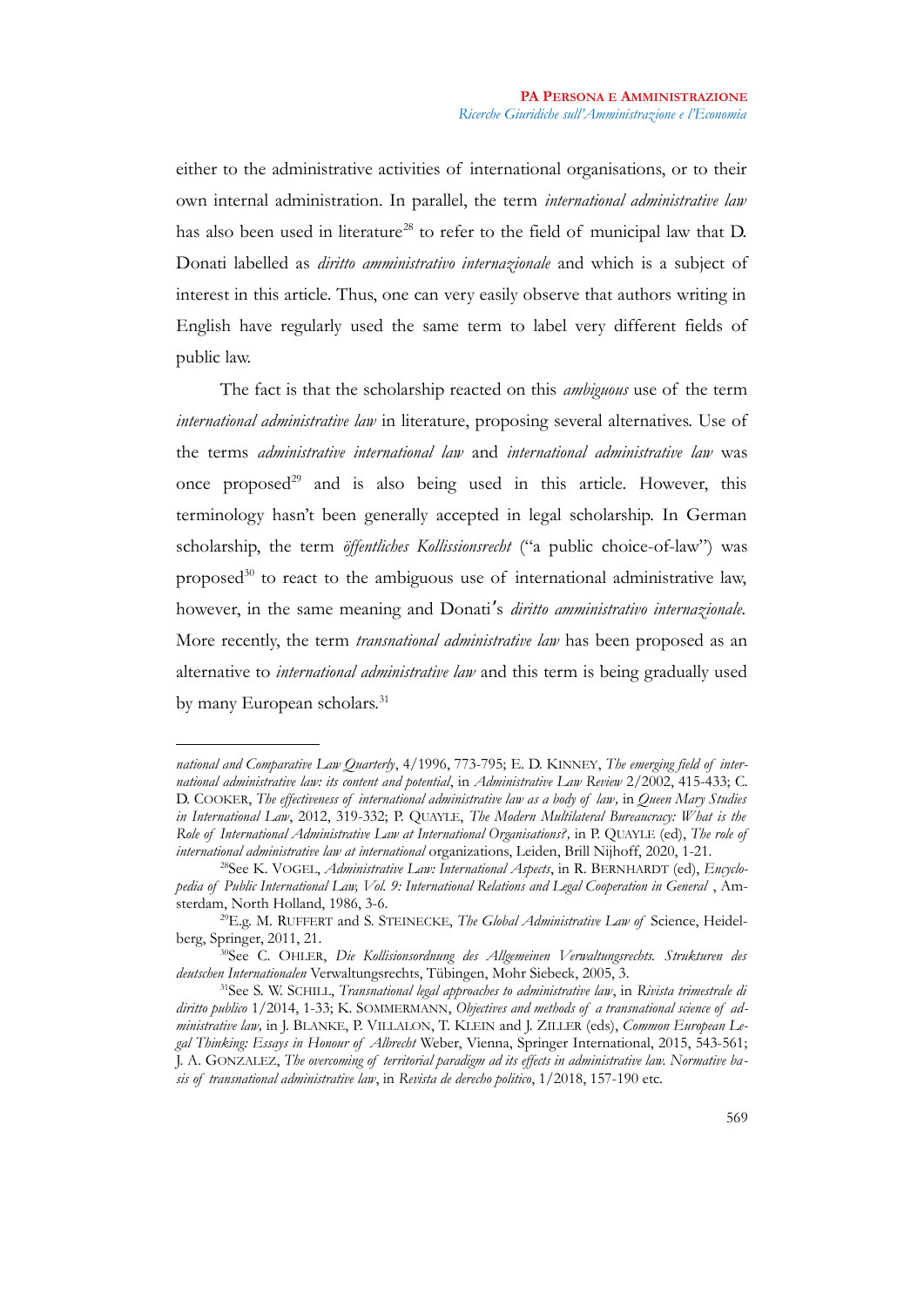The author of this article is aware of ambiguity of the term *international administrative law.* However, despite proposals towards a new terminology, this article is using this traditional, yet somewhat controversial term. This is to pay homage to the authors of the past and to the tradition of legal scholarship of Europe.

## **II. A sketch of a legal chameleon**

The difficulties with terminology that were briefly outlined above, go hand in hand with problems in understanding what *international administrative law* actually is.[32](#page-8-0) While Donati discussed the existence of this particular field of law, he failed to address the question of what, exactly, is the actual content of this branch and what are its relations to other fields of public, or private law. Due to the emergence of a set of particular norms dealing with foreign elements in the relations of administrative law in various jurisdictions, the above-mentioned questions triggered the attention of the subsequent legal scholarship.<sup>[33](#page-8-1)</sup>

One may at least identify three various approaches to what *international administrative law* actually is. Firstly, several authors have understood international administrative law as an integral part of administrative law of their respective jurisdictions, which represents a kind of a twin-stranger (doppelgänger) of international private law. Secondly, another understanding has emerged, arguing that international *administrative* law actually represents a part (or a sub-discipline) of international *private* law. Lastly, some authors have argued that international administrative law actually represents a field of its own. Despite differences in these approaches, all of them are, to a certain

<span id="page-8-0"></span><sup>&</sup>lt;sup>32</sup>This juxtaposition between the ambiguity in terminology and the various interpretations of its content was firstly thematised in F. MATSCHER, *Gibt es ein Internationales Verwaltungsrecht?* in O. SANDROCK (ed), *Festschrift für Günther Beitzke zum 70. Geburtstag am 26. April* 1979, Berlin, De Gruyter, 1979, 641-650.

<span id="page-8-1"></span><sup>33</sup>See M. A. ANTONESCO, *Essai de détermination méthodologique du droit administratif international*, in P. NEGULESCU (ed), *Mélanges Paul Negulescu*, Bucureşti, Monitorul oficial i Imprimeriile statului, 1935, 230-235.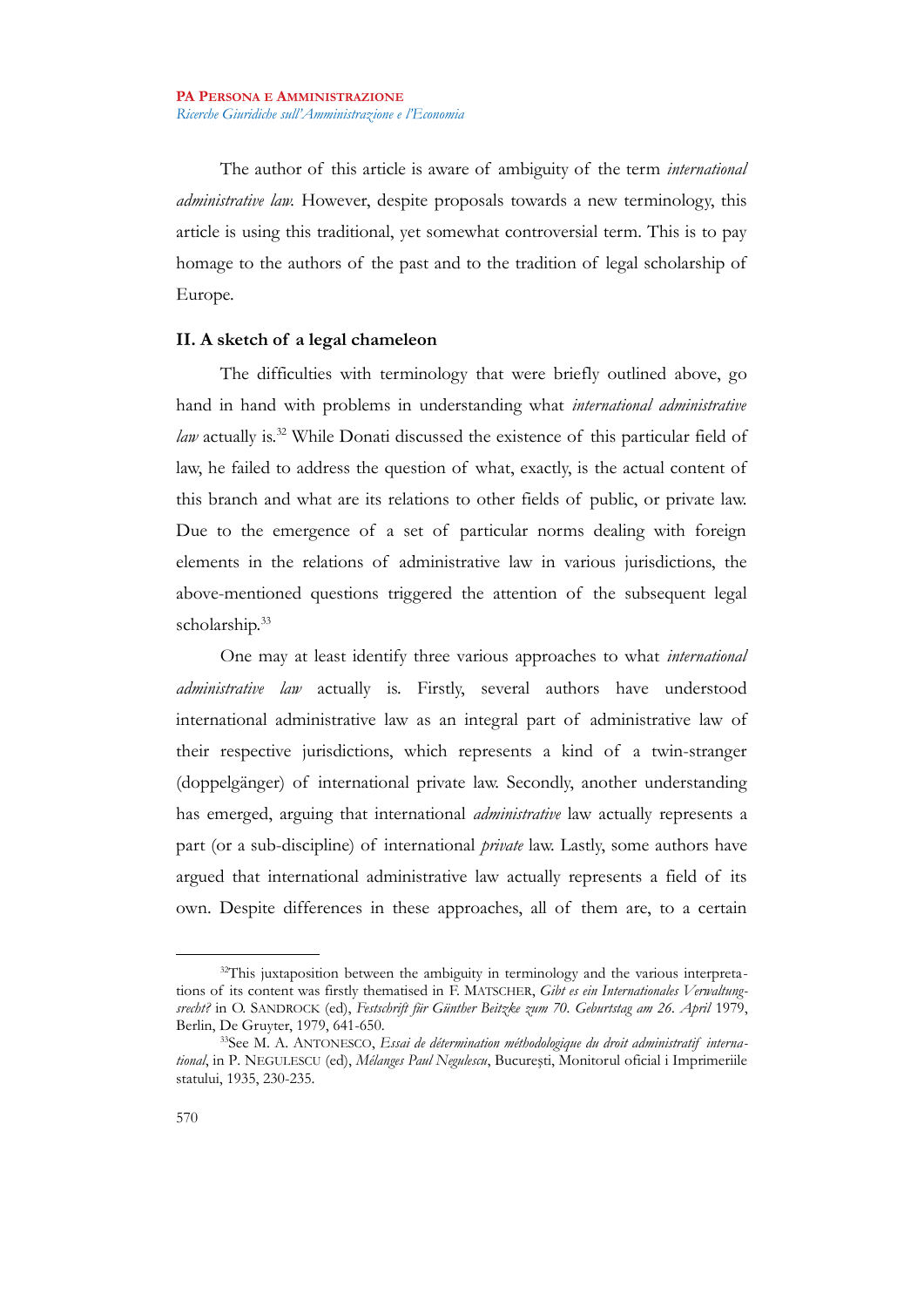extent, based on the Donati thesis on the existence of a particular branch of municipal law that addresses international aspects of public administration.

The following paragraphs aim to address these three various approaches and their mutual relations.

## **1. A doppelgänger**

The thesis on the existence of international administrative law (*diritto amministrativo internazionale*) as a branch of municipal law gained considerable attention, especially in the German scholarship. Here, it was that K. Neumeyer further elaborated this thesis.<sup>[34](#page-9-0)</sup> Neumeyer himself presented<sup>[35](#page-9-1)</sup> a very detailed knowledge of the contemporary Italian scholarship, addressing the subject and considering the dualistic approach developed by Donati, as "the highlight of the scientific debate" on this topic.<sup>[36](#page-9-2)</sup>

When presenting his concept of an international administrative law (*internationales Verwaltungsrecht*), Neumeyer argued that this field of law represents a kind of parallel to the field of international private law in the realm of public law.[37](#page-9-3) While international private law aims to address cases, where a foreign element appears in the relations of private law, the aim of international administrative law was to *govern* those cases, where such foreign elements arise in the relations of public law.

<span id="page-9-0"></span><sup>&</sup>lt;sup>34</sup>For further details on the personality and academic achievements of K. Neumeyer, see H. BREITENBUCH, *Karl Neumeyer – Leben und Werk (1869–1941)*, Berlin, Peter Lang, 2013. Apart from common interest in the field of international administrative law, another similarity between both academicians must be mentioned here. In the same vein as D. Donati, K. Neumeyer also became a target of political persecution because of his Jewish origin in the 1930s. However, while D. Donati escaped from persecution by exile in Switzerland, K. Neumeyer refused any opportunity to emigrate from Germany and in 1941 committed suicide along with his wife in their apartment in Munich. This tragedy also echoed abroad, see e.g. H. J. MORGENTHAU, *Professor Karl Neumeyer*, in *American Journal of International Law*, 3/1941, 672.

<span id="page-9-3"></span><span id="page-9-2"></span><span id="page-9-1"></span><sup>35</sup>K. NEUMEYER, *op. cit.* sub 18 above, 3-4 and in particular, in fn. 23, 24 and 25. <sup>36</sup>ibid, 3.

<sup>&</sup>lt;sup>37</sup>In this respect, K. Neumeyer further elaborated arguments of two earlier German scholars, namely those of Ernst Issay and Fritz Stier-Somlo. See E. ISAY, *Internationales Verwaltungsrecht,* in F. STIER-SOMLO and A. ELSTER (eds), *Handwörterbuch der Rechtswissenschaft. Bd. 3,* Berlin, De Gruyter Recht, 1928, 344 and F. STIER-SOMLO, *Grundprobleme des internationalen Verwaltungsrechts*, in *Internationale Zeitschrift für Theorie des Rechts* 1930/1931, 222- 228.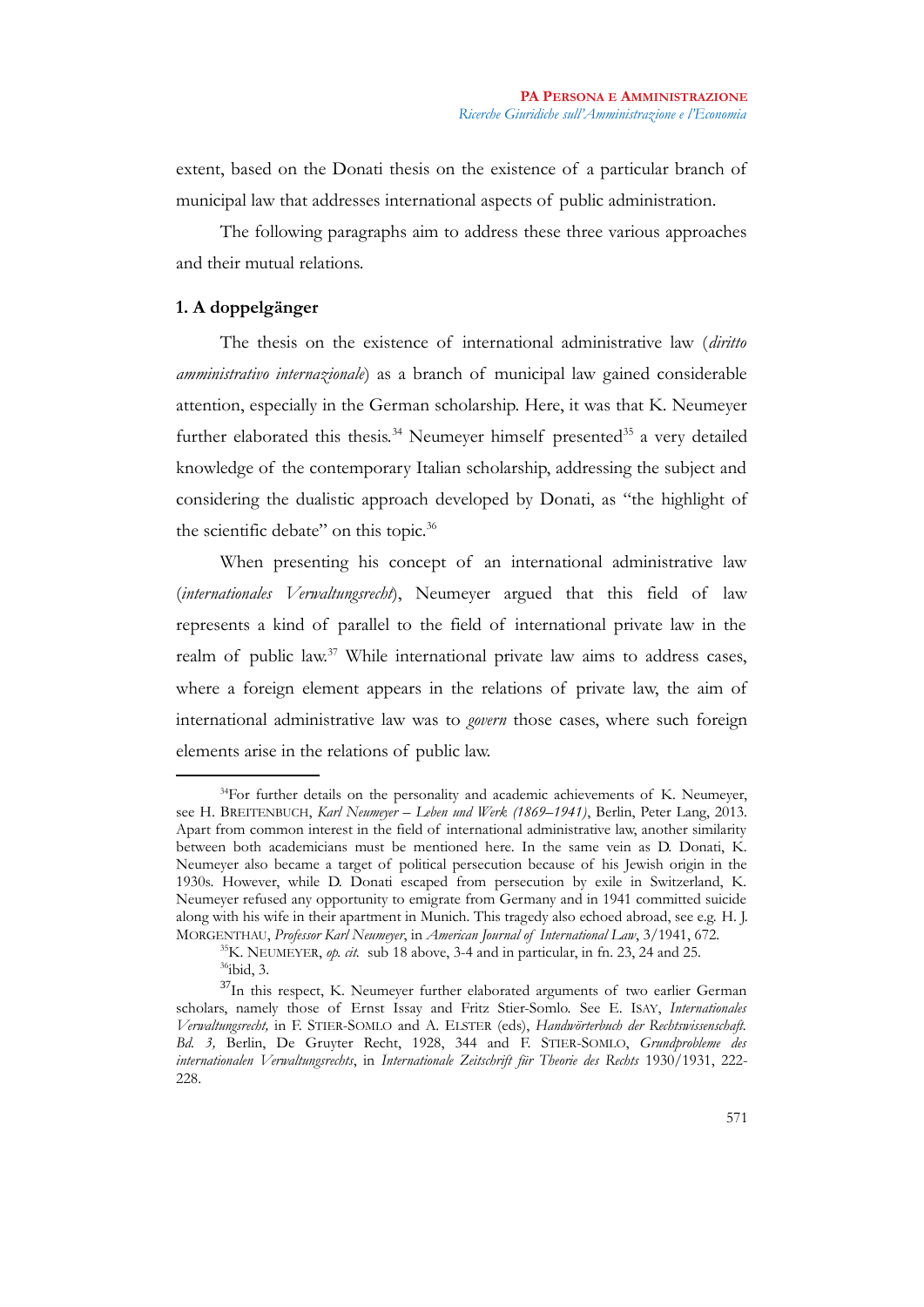In contrast to the realm of public law, the field of international private law possessed its own dogma and principles, which Neumeyer used to conceptualise international administrative law. In this respect, he argued that international administrative law is being composed by the norms of various substantive fields of administrative law – such as traffic law, water law, university law, mining law, tax law etc. Indeed, Neumeyer approached the issue of conceptualization of international administrative law by addressing various branches of the extant substantive law of the German Empire and the subsequent Weimar Republic in the first three volumes of his monumental monograph, entitled "International Administrative Law"*.* [38](#page-10-0) Only afterwards, the fourth volume was aimed at addressing systematic issues of international administrative law as an academic discipline.<sup>[39](#page-10-1)</sup>

When analysing various branches of substantive law, Neumeyer identified several types of legal norms that – according to his opinion – composed the backbone of international administrative law. He referred to these as "delimiting norms"[40](#page-10-2) and this term gained considerable reception in the subsequent German scholarship.<sup>[41](#page-10-3)</sup> In this respect, his concept was built upon the dogma of *unilaterality* of international administrative law.<sup>[42](#page-10-4)</sup> Pursuant to this dogma, foreign law is unable to produce any effect *vis-á-vis* municipal law.

Consequently, special regulation of any foreign element<sup>[43](#page-10-5)</sup> must always be provided by the norms of municipal law. For example, any exemption of

<span id="page-10-0"></span><sup>38</sup>See K. NEUMEYER, *Internationales Verwaltungsrecht, Innere Verwaltung I.,* München, J. Schweitzer Verlag, 1910 (passports, health and safety, societies and foundations, education, nobility, church), K. NEUMEYER, *Internationales Verwaltungsrecht, Innere Verwaltung II.*, München, J. Schweitzer Verlag, 1922 (natural resources, enterprises, social security), K. NEUMEYER, *Internationales Verwaltungsrecht, Innere Verwaltung III.*, München, J. Schweitzer Verlag, 1926 (road traffic, rail traffic, inland water traffic, aviation traffic).

<sup>39</sup>K. NEUMEYER, *op. cit.* sub 19 above.

<span id="page-10-3"></span><span id="page-10-2"></span><span id="page-10-1"></span><sup>40</sup>ibid, 121-126.

<sup>41</sup>See e.g. J. MENZEL, *Internationales Öffentliches Recht, Verfassungs-und Verwaltungsgrenzrecht in Zeiten offener* Staatlichkeit, Tübingen, Mohr Siebeck, 2011, 21-22.

<span id="page-10-5"></span><span id="page-10-4"></span><sup>42</sup>K. NEUMEYER, *op. cit.* sub 19 above, 115.

<sup>43</sup>For example a foreign citizen, diplomatic personel of a foreign State, foreign certificate, such as driving licence, pilot licence, university diploma etc.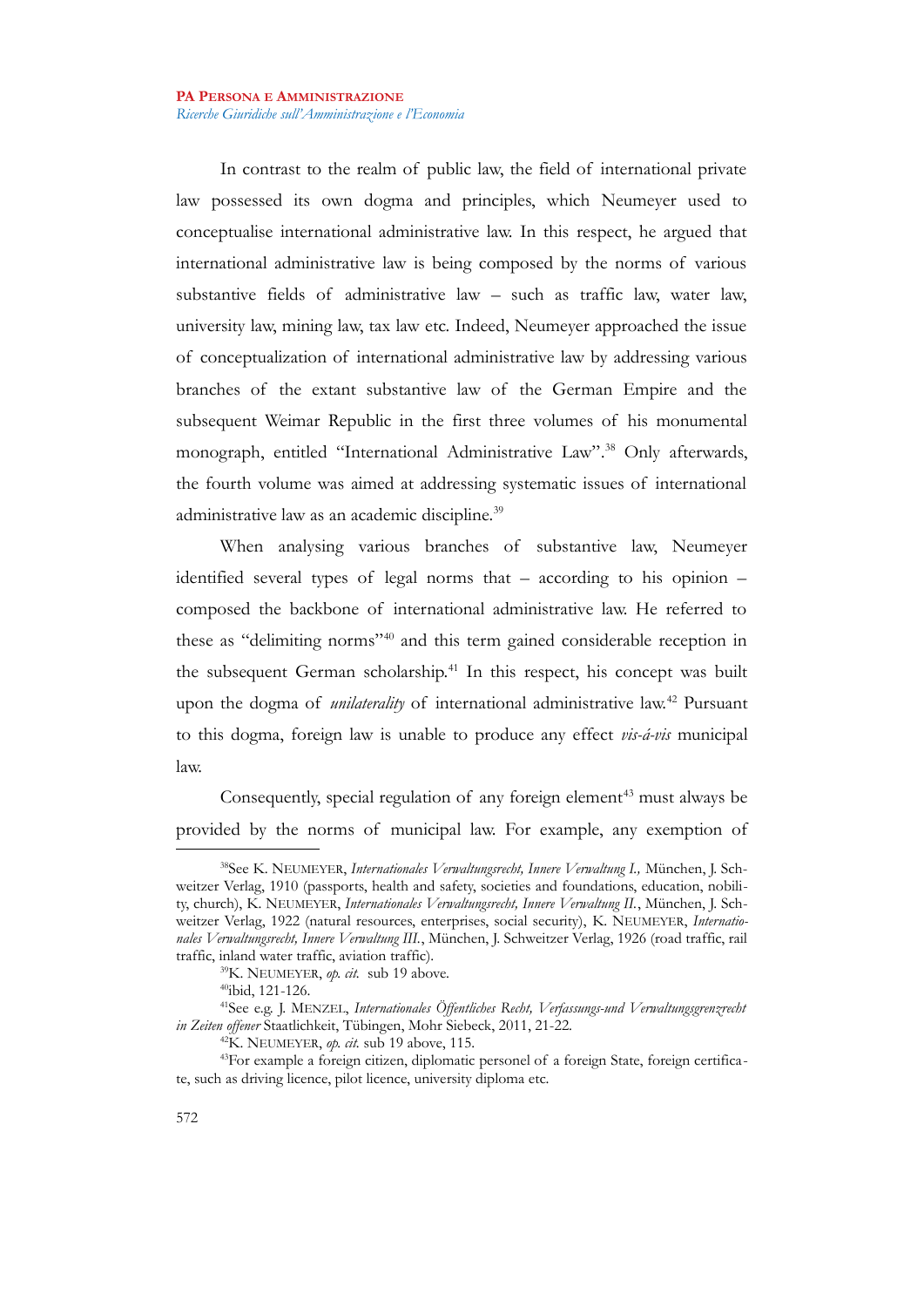diplomatic corps from the tax obligations of the respective State must be provided by the municipal tax law. The legal obligations of foreign certificates, such as driving licenses, university diplomas, vaccination passports, must be – in the same vein – provided by the norm of municipal law. In this respect, Neumeyer argued that there were delimiting norms, which require application of such foreign law in certain legal relations, where a foreign element appears. At the same time, a delimiting norm may also provide for recognition of foreign administrative acts in the municipal law. Thus, classification of delimiting norms in international administrative law was proposed, reflecting the dichotomy between *direct* and *indirect* application of foreign law, which remains in the scholarship of international private law.

At the same time, Neumeyer also provided for a strict delimitation of the field of international administrative law *vis-á-vis* other areas of law.[44](#page-11-0) In this respect, he strictly followed the thesis developed by Donati, arguing for a dualistic distinction between *diritto internationale amministrativo* and *diritto amministrativo internazionale.* In this respect, Neumeyer did not deny that States may enter into mutual agreements, governing certain aspects of public administration. However, in the same vein as Donati, he understood legal relations established by such agreements to be of relevance *only* for States or other subjects of international public law.[45](#page-11-1)

In this respect, relations between the State and its citizens can only be provided by the norms of municipal law, i.e., by the field of international administrative law. Consequently, delimiting norms may represent the reflection of international agreements, as adopted by the respective State. However, international administrative law is not necessarily limited to those cases, where an international agreement requires reception, as a sovereign State may also opt for a unilateral solution in certain cases where a foreign element appears.

<span id="page-11-0"></span><sup>44</sup>K. NEUMEYER, *op. cit.* sub 19 above, 20-25.

<span id="page-11-1"></span><sup>45</sup>K. NEUMEYER, *op. cit.* sub 19, in particular fn. 2.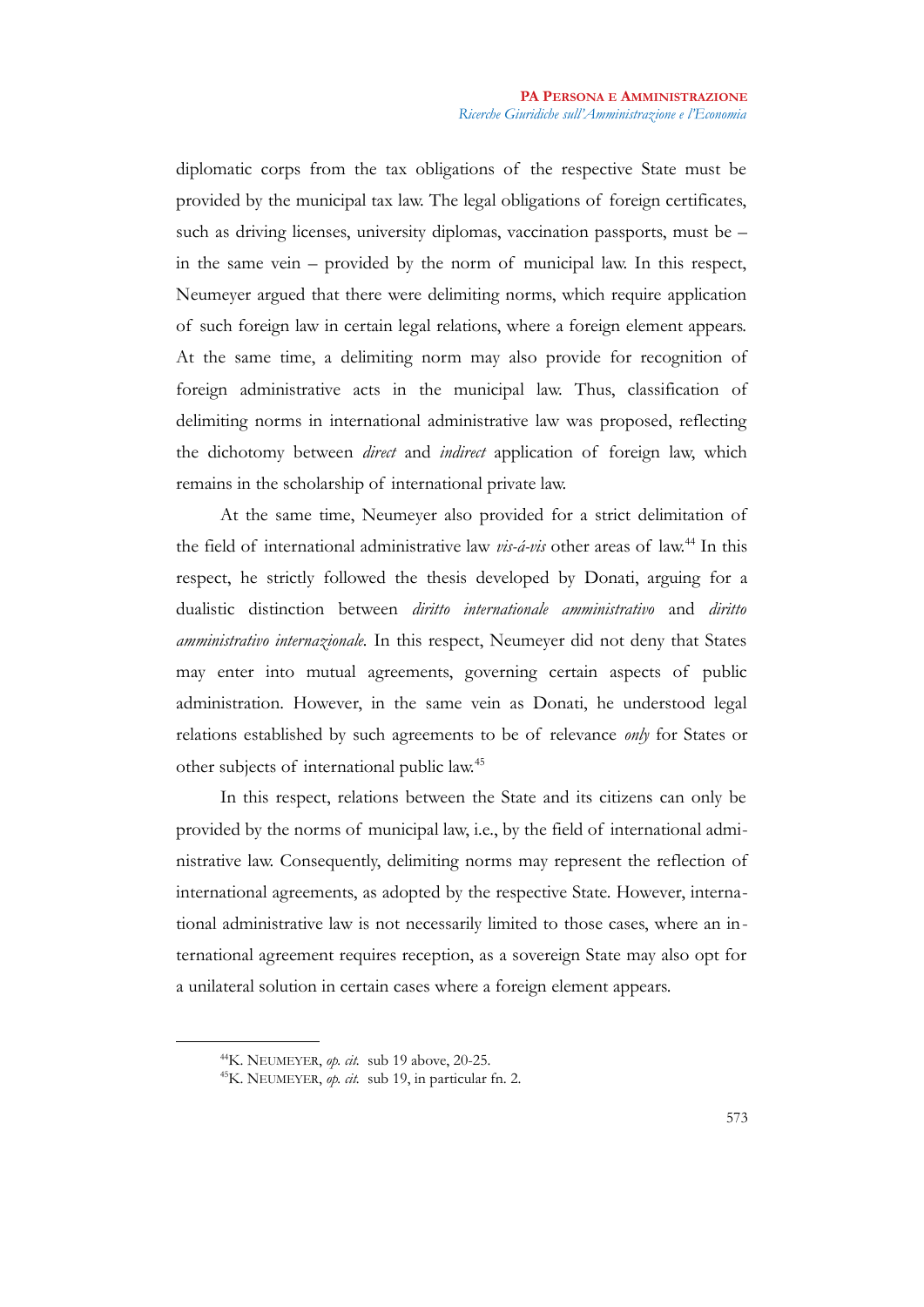The fact is that Neumeyer's concept of international administrative law was based on the thesis that each of the (sub)disciplines of administrative law contain specific norms governing relations with a foreign element. Consequently, under this understanding, international administrative law fails to represent a homogenous field of law. Rather, it serves an *auxiliary* function. Therefore, Neumeyer also labelled his international administrative law as a "delimiting law" – a kind of "parallel" to international private law.

The concept of international administrative law, which was developed by Neumeyer gained considerable credence in the subsequent German scholarship.[46](#page-12-0) The concept of international administrative law as a set of delimiting norms, governing relations of public law where any foreign element appears, is considered – despite the fragmented and unharmonized nature of this field of law – as a viable one even today.<sup>[47](#page-12-1)</sup> This line of legal thinking later emerged into conceptualization of new (sub)disciplines of public law in the scholarship regarding international tax law, international social security law, international aviation law etc.<sup>[48](#page-12-2)</sup>

Simultaneously, however, in the subsequent scholarship, the concept presented by Neumeyer also became the subject of criticism. Thus, three decades after Neumeyer, K. Vogel questioned $49$  the entire concept of international administrative law. He argued that while in the field of private law,

<span id="page-12-0"></span><sup>46</sup>See H. SCHLOCHAUER, *Internationales Verwaltungsrecht*, in F. GIESE (ed), *Die* Verwaltung, Braunschweig, Loseblatt, 3rd ed, 1955, 56-59; E. STEINDORFF, *Internationales Verwaltungsrecht,* in K. STRUPP (ed), *Wörterbuch des* Völkerrechts, Berlin, De Gruyter, 1962, 581-592; G. HOFFMANN, *Internationales Verwaltungsrecht*, in I. MÜNCH (ed), *Besonderes* Verwaltungsrecht, Berlin, De Gruyter, 1985, 851-562; C. OHLER, *Internationales Verwaltungsrecht – ein Kollisionsrecht eigener Art?*, in S. LEIBLE, M. RUFFERT (eds), *Völkerrecht und Internationales* Privatrecht, Jena, Jaener Wissenschaftlicher Verlag, 2006, 131-148; J. MENZEL, *Internationales Öffentliches Recht. Verfassungs- und Verwaltungsgrenzrecht in Zeiten offener* Staatlichkeit, Tübingen, Mohr Siebeck, 2011, 48-50 etc.

<span id="page-12-2"></span><span id="page-12-1"></span><sup>47</sup>Accord in C. OHLER, *op. cit.* sub 29 above, 6.

<sup>48</sup>See T. RUPP, J. T. KNIES, J. P. OTT, T. FAUST, M. HÜLL, *Internationales* Steuerrecht, Stuttgart, Schäffer Poeschel Verlag, 4<sup>th</sup> ed., 2018; G. BRÄHLER, Internationales Steuerrecht. Grundla*gen für Studium und* Steuerberatung, Wiebaden, Gabler Verlag, 2010, 2-6; R. REK, M. BRÜCK, A. LABERMEIER, S. PACHE, *Internation ales Steuerrecht in der* Praxis, Wiebaden, Gabler Verlag, 2008, 19-20 etc.

<span id="page-12-3"></span><sup>49</sup>K. VOGEL, *op. cit.* sub 21 above, 237.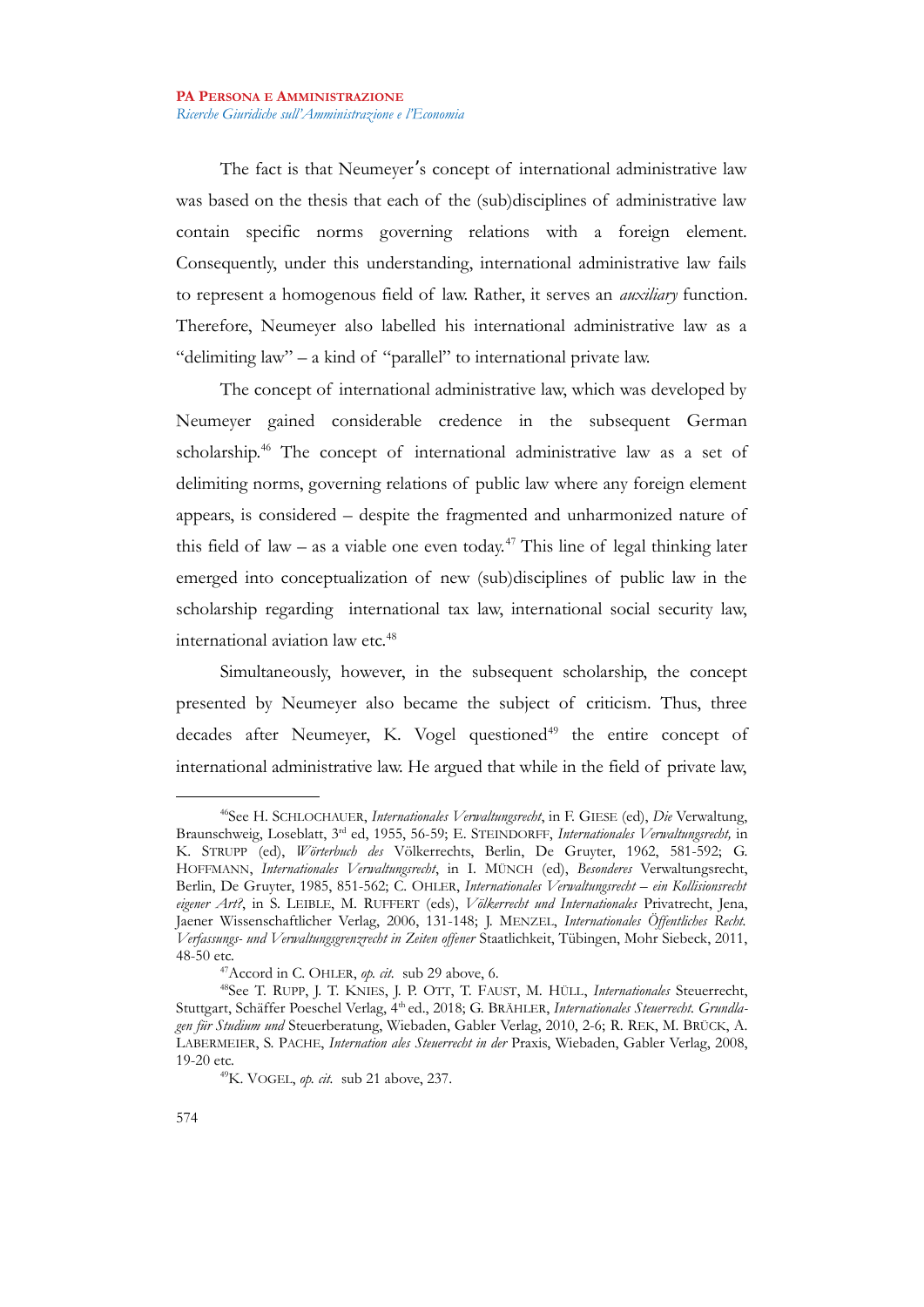various legal regimes existing in different jurisdictions are considered to be equal by the sovereign States, there is no such equality in the realm of public law. Consequently, any parallel drawn between international private law and the field of public law is – as argued by K. Vogel - an erroneous one.

More recently, a "plea for a new international administrative law" was made.[50](#page-13-0) In this respect, it was argued that «*the prevalent usage of international administrative law refers to the public law on conflict of laws, developed in linguistic parallel to private international law, which is to say, it refers to national laws on the applications of laws in fact constellations with a foreign link*.»[51](#page-13-1) Again, this concept of international administrative law has become subject to criticism, however, from another viewpoint as made by Vogel half a Century ago.

Recently, E. Schmidt-Assmann charged that «*administrative law scholarship should abandon the inaccurate parallel and radically reorder the formation of terminology. International administrative law is to be understood as the administrative law originating under international law.*»<sup>[52](#page-13-2)</sup> This position reflects the increasing number of norms governing public administration and being contained in the sources of international public law itself. Such norms govern in particular the areas of administrative co-operation among the administrative authorities of respective States and the establishment of various networks of co-operation.

Even this position, however, echoes Donati's thesis on the existence of a *diritto amministrativo internazionale*, as it explicitly claims that *national* administrative law "*remains the main point of orientation for the practical administrative activity of most agencies*."[53](#page-13-3)

## **2. Part of international private law**

The Donati thesis on the existence of a particular branch of law (*diritto amministrativo internazionale*) also gained considerable attention in the field of

<sup>50</sup>See E. SCHMIDT-ASSMANN, *The Internationalization of Administrative Relations as a Challenge for Administrative Law Scholarship*, in *German Law Journal* 2008, 2061-2076.

<span id="page-13-1"></span><span id="page-13-0"></span><sup>51</sup>ibid, 2076-2077.

<span id="page-13-2"></span><sup>52</sup>ibid, 2077.

<span id="page-13-3"></span><sup>53</sup>ibid.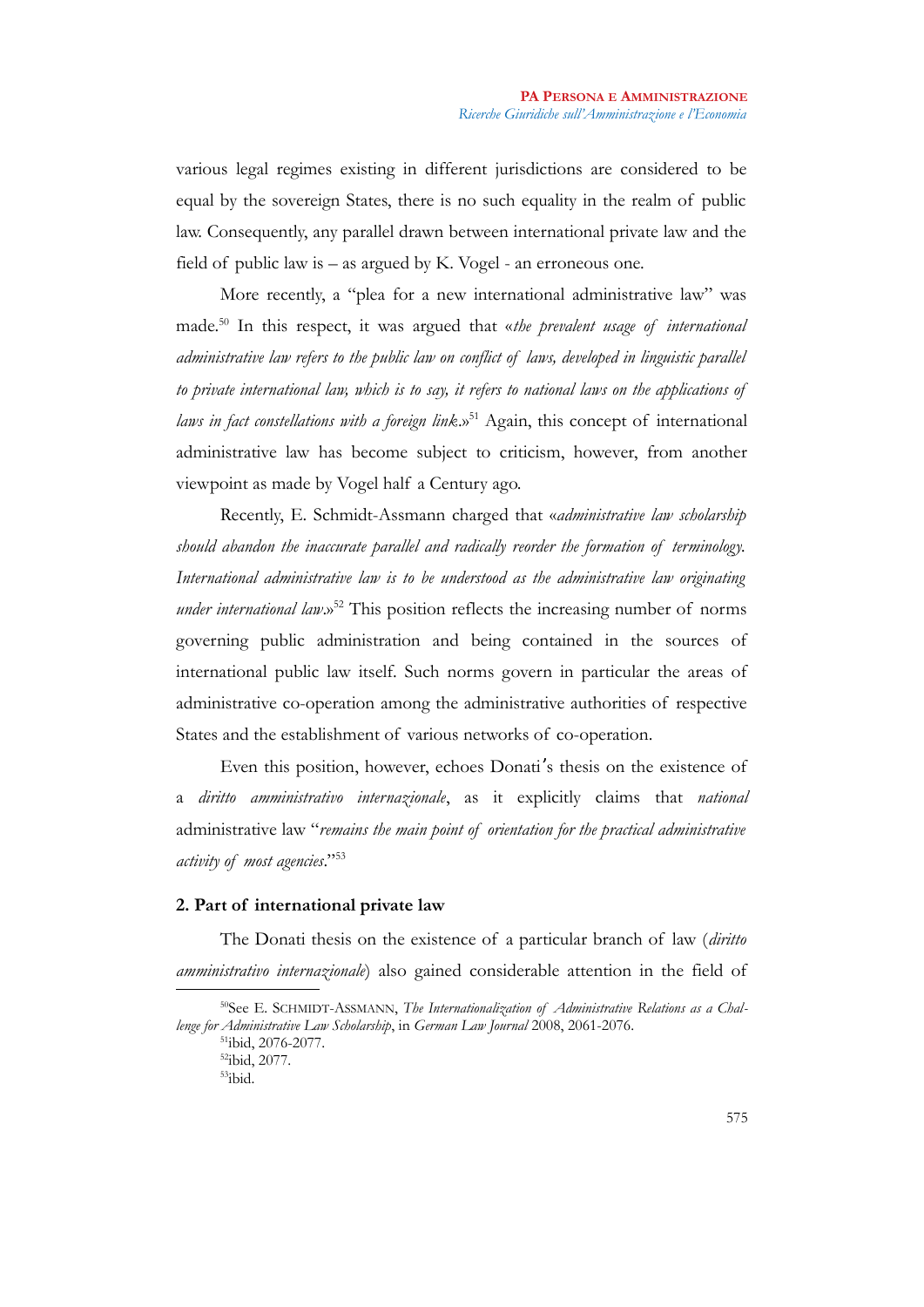international private law. This line of argument has also understood international administrative law as a part of municipal law, i.e., as a "national project" of the respective jurisdiction.

Here, a major line of scholarship has emerged in various European jurisdictions, which has considered international administrative law to actually be a particular sub-discipline of international private law.<sup>[54](#page-14-0)</sup> The reasons for this concept of international administrative law are twofold. Firstly, the fact is that norms addressing foreign elements in the relations of administrative law lack any codification in various national jurisdictions. Consequently, this fragmented and un-codified nature of international administrative law has caused a myriad of application questions. For example, if a norm of domestic law required application of administrative law of another State by a domestic administrative authority, how will such authority proceed by obtaining information about the content of such foreign law? Further, how will such administrative authority proceed in a case, if it will prove impossible to find out the content of the foreign law that is required to be applied? While norms of administrative law do not provide an explicit answer, the norms of international private law offer solutions to these problems by written rules.

Secondly, international private law has traditionally dealt with the problem of mutual recognition, particularly in those cases when foreign acts imply effects *vis-á-vis* the relations of private law. In this respect, the norms of international private law in various jurisdictions have traditionally addressed the issue of mutual recognition of foreign judgements. The fact is however that various measures, also issued by the administrative authorities, are capable to cause legal effects in the sphere of private law.

<span id="page-14-0"></span><sup>54</sup>See L. BAR, *Internationales Privat-, Straf- und Verwaltungsrecht mit Einschluß des Zivilprozeßund des Strafprozeßrechtes*, in F. HOLZENDORFF, J. KOHLER (eds), *Enzyklopädie der* Rechtswissenschaft, Berlin, Duncker & Humblot, 7<sup>th</sup> ed, 1914, 223-230; G. LIPPERT, *Handbuch des Internatio*nales Finanzrechts, Wien, Oesterreichische Staatsdruckerei, 2<sup>nd</sup> ed, 1928, 11 (arguing, that international tax law belongs to the realm of international private law); J. WEISBART, *Internationales Privatrecht und öffentliches Recht*, *Juristenzeitung* 6/1956, 769-776; K. VOGEL, *Qualifikationsfragen in Internationalen Verwaltungsrecht*, in *Archiv des öffentlichen Rechts* 84/1959, 54-68; P. H. NEUHAUS, *Die Grundbegriffe des internationalen Privatrechts*, Tübingen, J. C. B. Mohr, 1976, 5-7 etc.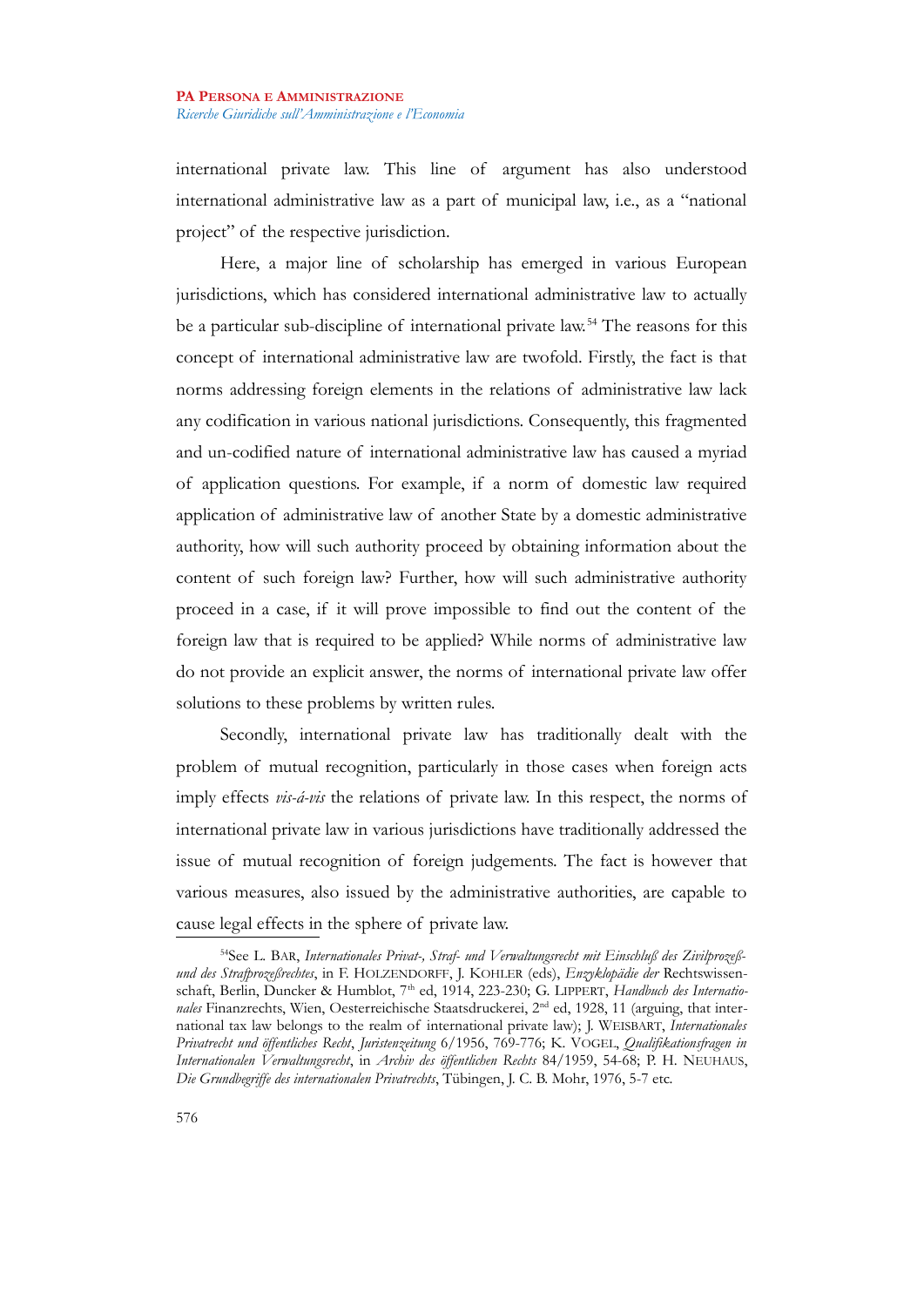Consequently, the problem of administrative acts as foreign elements has traditionally triggered attention of the scholarship of international private law. The fact is that the approach as outlined, also gained favour outside the region of Europe, in particular in the legal academy of certain Latin American countries.<sup>[55](#page-15-0)</sup>

## **3. Autonomous discipline**

Lastly, a third line of understanding what international administrative law actually is, has emerged in legal scholarship. Pursuant to this line of argument, international administrative law represents a kind of "delimiting law" *sui generis*, which differs considerably from the ordinary substantive administrative law. To a certain respect, this line of argument followed the thesis of Neumeyer, who argued for a strict separation of public law governing the legal status of third-country nationals<sup>[56](#page-15-1)</sup> and international administrative law.<sup>[57](#page-15-2)</sup> This approach, gained considerable support by scholars of public law.[58](#page-15-3) The fact is that this approach was also quite regularly reflected in the scholarship of international private law.[59](#page-15-4)

Neither has this approach been consequently followed in legal scholarship. E. Bonaudi criticized<sup>[60](#page-15-5)</sup> the conceptualisation of international

<span id="page-15-0"></span><sup>55</sup>See H. M. ENNIS, *Derecho internacional privado*, Buenos Aires, D. T. Lelong Editores, 1953, 571 (here, the author argued that international tax law represented a part of international private law); O. A. TENÓRIO, *Direito internacional privado*, Rio de Janeiro, Freitas Bastos, 11<sup>th</sup> ed, 1976, 471 etc.

<span id="page-15-1"></span><sup>56</sup>Fremdenrecht, droit des étrangers, dirrito degli stranieri.

<span id="page-15-3"></span><span id="page-15-2"></span><sup>57</sup>K. NEUMEYER, *op. cit.* sub 19 above, 83-89.

<sup>58</sup>See R. H. HERRNRITT, *Grundlehren des Verwaltungsrecht: mit vorzugsweiser berücksichtigung der in Österreich (Nachfolgestaaten) geltenden rechtsordnung und praxis* dargestellt, Tübingen, Mohr Siebeck, 1925, 101-108; F. REU, *Anwendung fremden Rechts. Eine Einführung,* Berlin, Junker und Dünnhaupt, 1938, 102-104; T. FLEINER-GERSTER, *Grundzüge des Allgemeinen und schweitzerischen* Verwaltungsrecht, Zürich, Schulthess, 2<sup>nd</sup> ed, 1980, § 10 ("In fact, we can today refer about international administrative law as about an independent discipline"); C. BREINING-KAUFMANN, *Internationales Verwaltungsrecht*, in *Zeitschrift für schweizerisches Recht,* 2/2006, 125 ("international administrative law represents a legal discipline *sui generis*").

<span id="page-15-4"></span><sup>&</sup>lt;sup>59</sup>See G. LIPPERT, *Handbuch des Internationales Finanzrechts*, 2<sup>nd</sup> ed., Oesterreichische Staatsdruckerei, Vienna, 1928, 11 (arguing, that international tax law belongs to the realm of international private law); J. P. NIBOYET, *Les doubles impositions au point de vue juridique*, in *Recueil des Cours de l'Académie de la Droit International*, 1930, 44-65 etc.

<span id="page-15-5"></span><sup>60</sup>See E. BONAUDI, *op. cit.*, 144.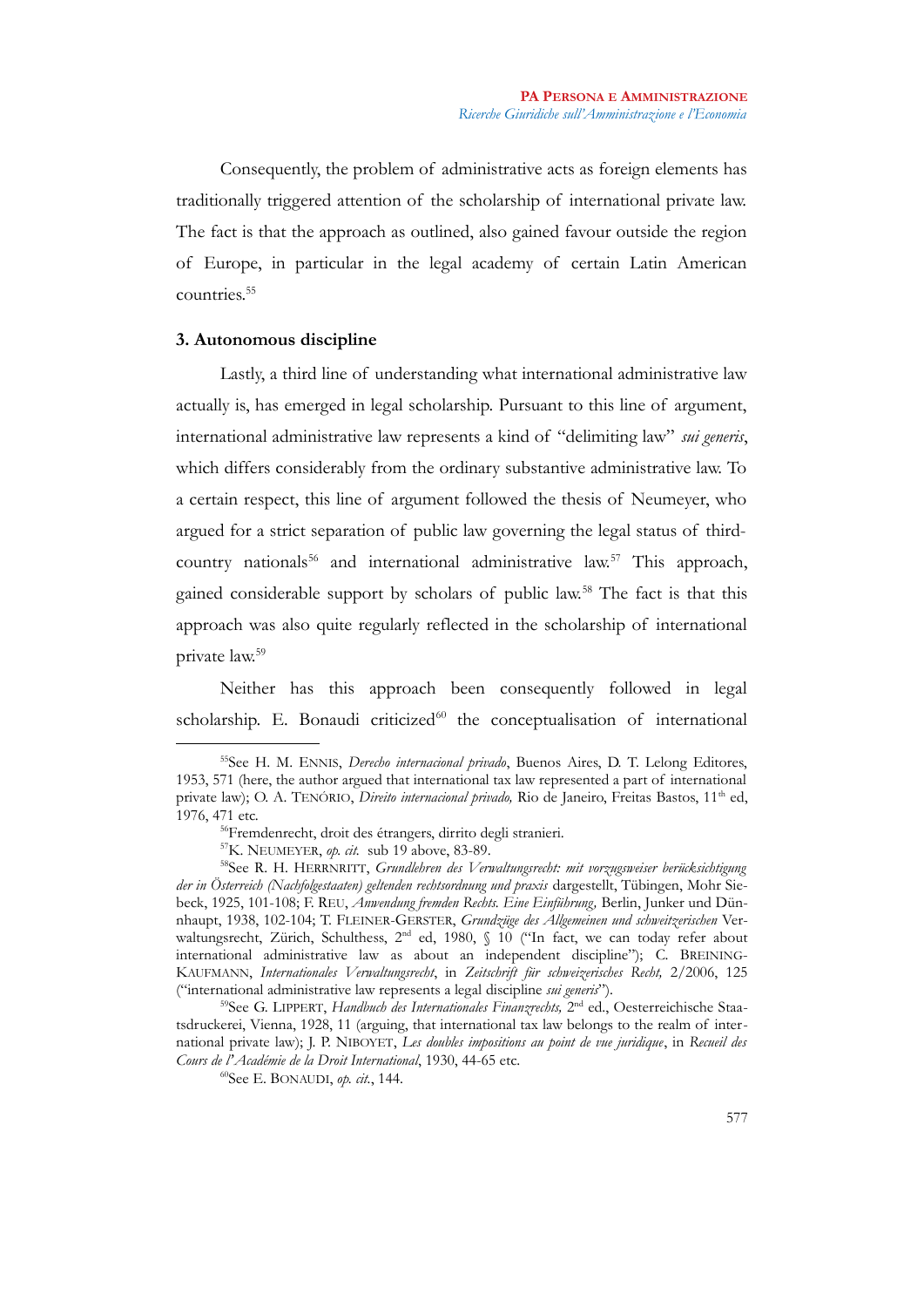administrative law as a "delimiting law" *sui generis*, arguing that due to lack of any codified norms, this branch of law merely represents a part of substantive administrative law. Later, Vogel argued that statutory provisions delimiting administrative law more often than not are embodied in substantive law, since this delimitation is prerequisite for the application of substantive administrative law.

Such provisions are considerably less abstract than those of international private law and are more closely connected to the structure and policies of the substantive law in question. "It follows from this (frustrating through this may be for a specialist in conflicts law) that it will be at best impractical, and to large extent impossible to treat these provisions separately from substantive law, since they fail to constitute a province of law of their own."<sup>[61](#page-16-0)</sup>

Consequently, Vogel argued that international administrative law cannot represent itself as autonomous from the strictly separated substantive administrative branch of public law. Several current authors<sup>[62](#page-16-1)</sup> also share this viewpoint.

## \*\*\*

The above-mentioned outline of various perceptions of international administrative law in different national academia underlines the "chameleonic" nature of this field of law. This outline also demonstrates that the uncertainty regarding the nature of international administrative law represents an invariable feature in the legal scholarship. Here, one may agree with J. Terhechte and C. Möllers, who argued that even after decades of research, "international administrative law still represents more a field of emerging research, than an established legal discipline".<sup>[63](#page-16-2)</sup>

<span id="page-16-0"></span><sup>61</sup>See K. VOGEL, *op. cit.* sub 28 above, 5.

<span id="page-16-1"></span><sup>62</sup>See J. MENZEL, *op. cit.*, 21.

<span id="page-16-2"></span><sup>63</sup>See J. TERHECHTE and C. MÖLLERS, *op. cit.*, 1445.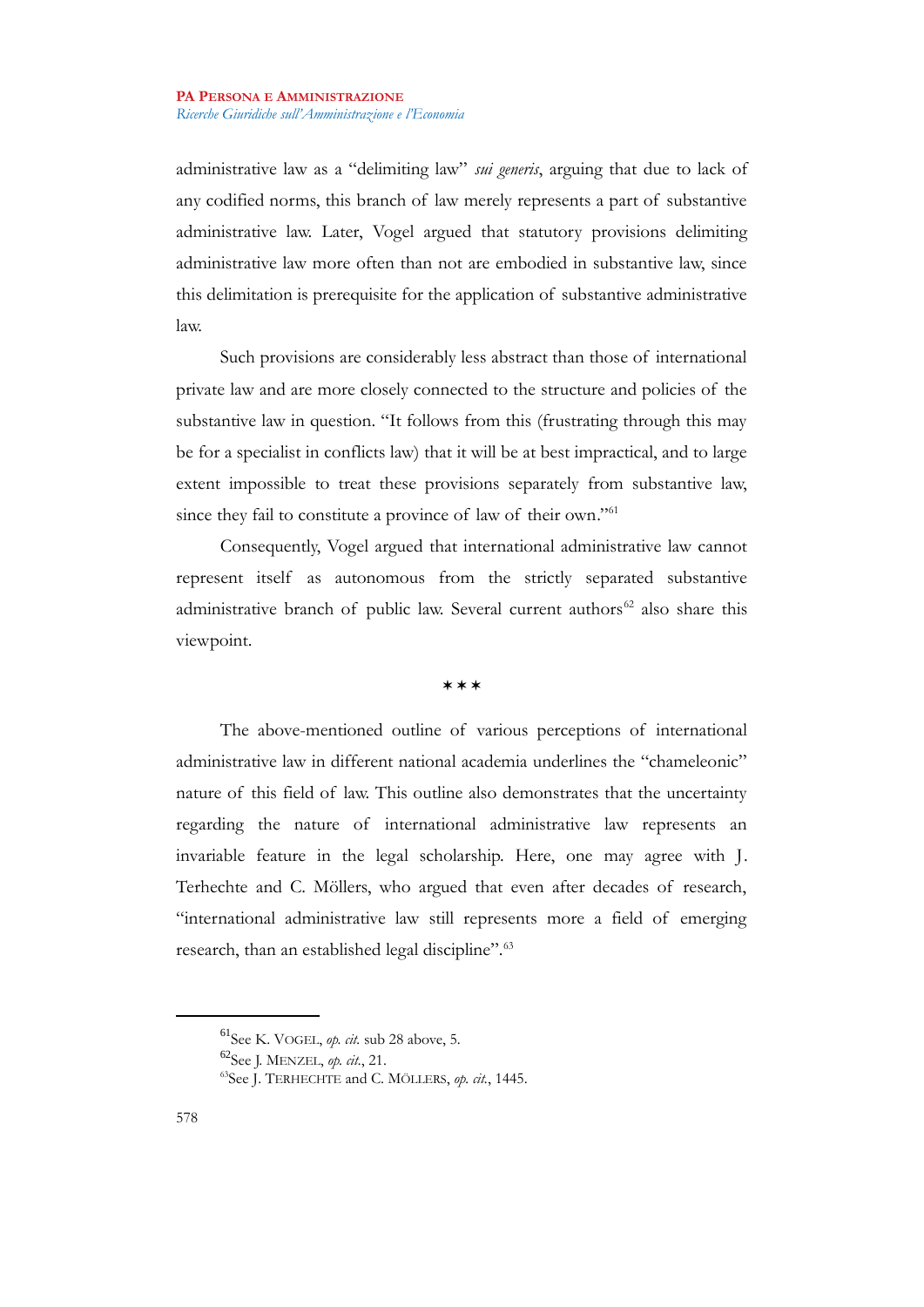At the same time, the various perceptions of the existence of international administrative law in different jurisdictions shows impact of the thesis, presented by D. Donati. In particular German authors had referred to his concept of *diritto amministrativo internazionale* in their works. Indirectly, the thesis of D. Donati has subsequently influenced also the scholarship in Latin America.

At the same time, conceptualisation of international administrative law in various jurisdictions hasn't been necessarily the reception of the thesis presented by D. Donati. Such conceptualisation has been regularly just a reflection of domestic law, governing specific relations where a foreign element appeared. However, also in this respect, the thesis of D. Donati may be considered as prophetic one.

## **III. Nemesis of isolationism**

As outlined above, the Donati thesis of has gained a wide reflection in legal scholarship over the last Century in Europe and beyond. Nearly six decades after the thesis was published in Italy, K. Vogel observed in his book turned into a habilitation thesis that the entire existing legal research on international administrative law began with D. Donati.<sup>[64](#page-17-0)</sup> However, as previously indicated, the subsequent legal scholarship has never agreed upon any common understanding of what international administrative law actually is. The reasons for this lack of common understanding are twofold.

In the same vein as international private law,<sup>[65](#page-17-1)</sup> international administrative law has been understood as a "national project". Legislations in various jurisdictions have addressed the issue of foreign elements appearing in the relations of public law. Thus, different national legislations have established their own rules to address the existence of various foreign elements. These national legislations have reflected autonomous institutions of administrative

<span id="page-17-1"></span><span id="page-17-0"></span><sup>64</sup>See K. VOGEL, *op. cit.* sub 21, 161.

<sup>65</sup>See A. H. NEIDHARDT, *The transformation of European private international law: a genealogy of the family anomaly*, Florence, European University Institute, Ph.D. thesis, 2018, 20-21.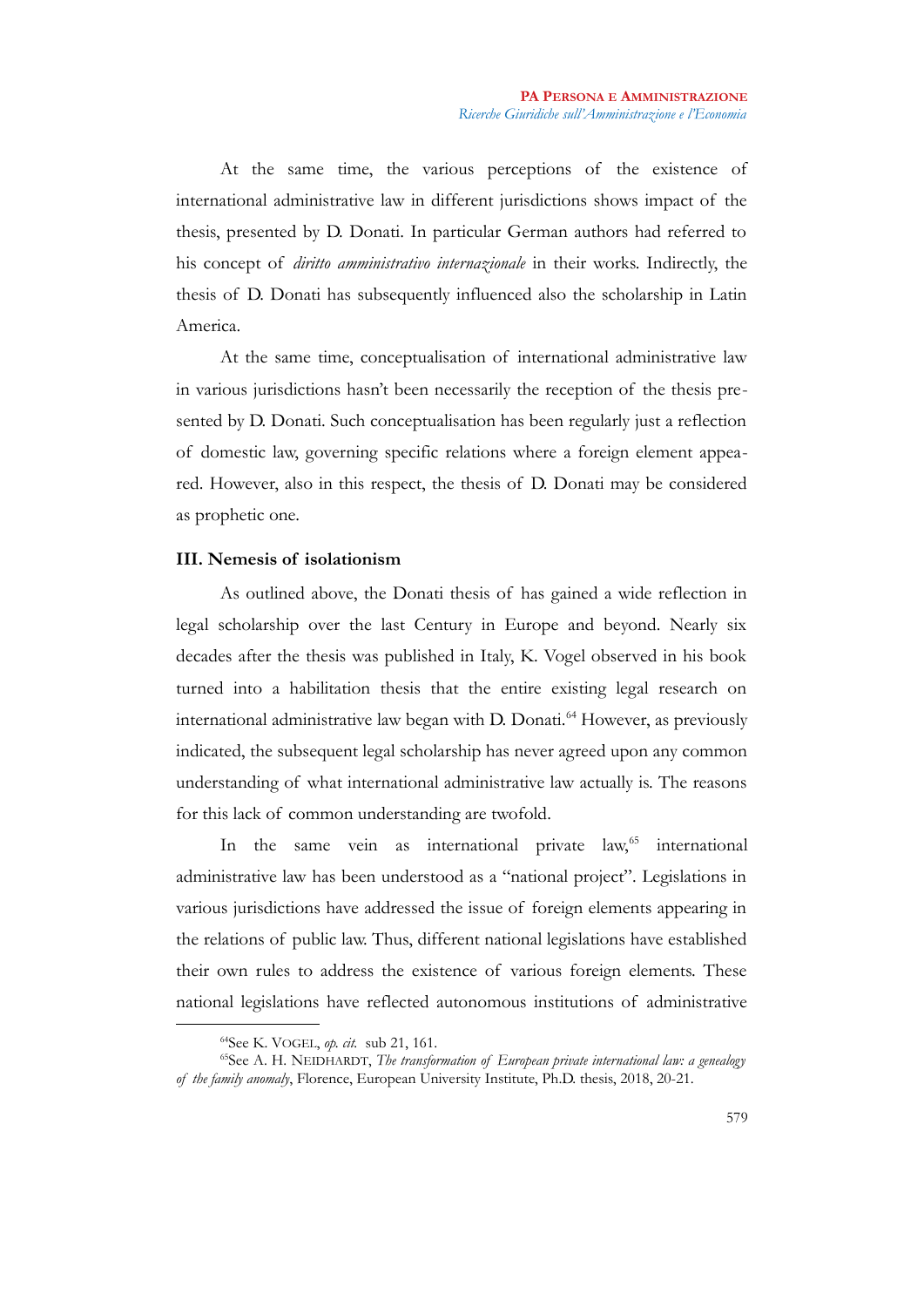law, existing in various jurisdictions. At the same time, these national legislations also reflected mutual relations between international public law and municipal law in these various legislations, i.e., various forms of monistic and dualistic approaches to this issue. Also, the lack of any harmonization of rules governing foreign elements in the relations of public law, which appears to be common in various jurisdictions, also contributed to the absence of a common understanding of this branch of law.<sup>[66](#page-18-0)</sup>

So, we can only barely refer to any universal international administrative law, but rather about various and to a certain extent quite different frameworks of international administrative law of the respective jurisdictions. In this regard, the concept of international administrative law has also been reflected in the scholarship of public law, existing in various national academia. $67$ Consequently, this isolationistic approach to the issue discussed has implied various perceptions of the subject in various national scholarships.

However, the absence of a common understanding concerning what international administrative law is, cannot be explained only by the existence of various national approaches. As indicated above, the differences in perception of the discussed field of law have existed even *within* the national jurisdictions. The fact is that the concept of international administrative law as proposed by D. Donati stood upon a strict dualistic approach to two realms of legal relations. Here, the mutual relations between sovereign States and the relations between the State and its citizens stood in a splendid contradiction.

<span id="page-18-0"></span><sup>66</sup>See J. HANDRLICA, *A treatise for international administrative law. Part II: On overgrown paths*, in *The Lawyer Quarterly* 1/2021, 178-181.

<span id="page-18-1"></span><sup>67</sup>See e.g. M. POTOČNÝ, *Výklad českého mezinárodního práva správního*, in V. MIKULE, V. SLÁDEČEK, V. VOPÁLKA (eds), *Veřejná správa a právo. Pocta Dušanu Hendrychovi k 70.* narozeninám, Praha, C. H. Beck, 1997, 213-220 (international administrative law of the Czech Republic); F. SEYERSTED, *Interlegal offentlig rett, sœrlig internasjonal forvaltingsrett*, in A. BRATHOLM, T. OPSAHL, M. AARBAKKE (eds), *Samfunn, Rett, Rettferdighet. Festskrift til Torsten Eckhoffs 70-*årsdag, Oslo, Tano Aschehoug, 1986, 599-620 (international administrative law of Norway); J. R. STELLINGA, *Internationaal administratiefrecht*, in *Nederlands Juristenblad* I/1946, 33-40 (international administrative law of the Netherlands); A. TACHOS, *Le «droit administratif international» hellénique,* in *Revue hellénique de droit international*, 1986, 179-195 (1986) (international administrative law of Greece) etc.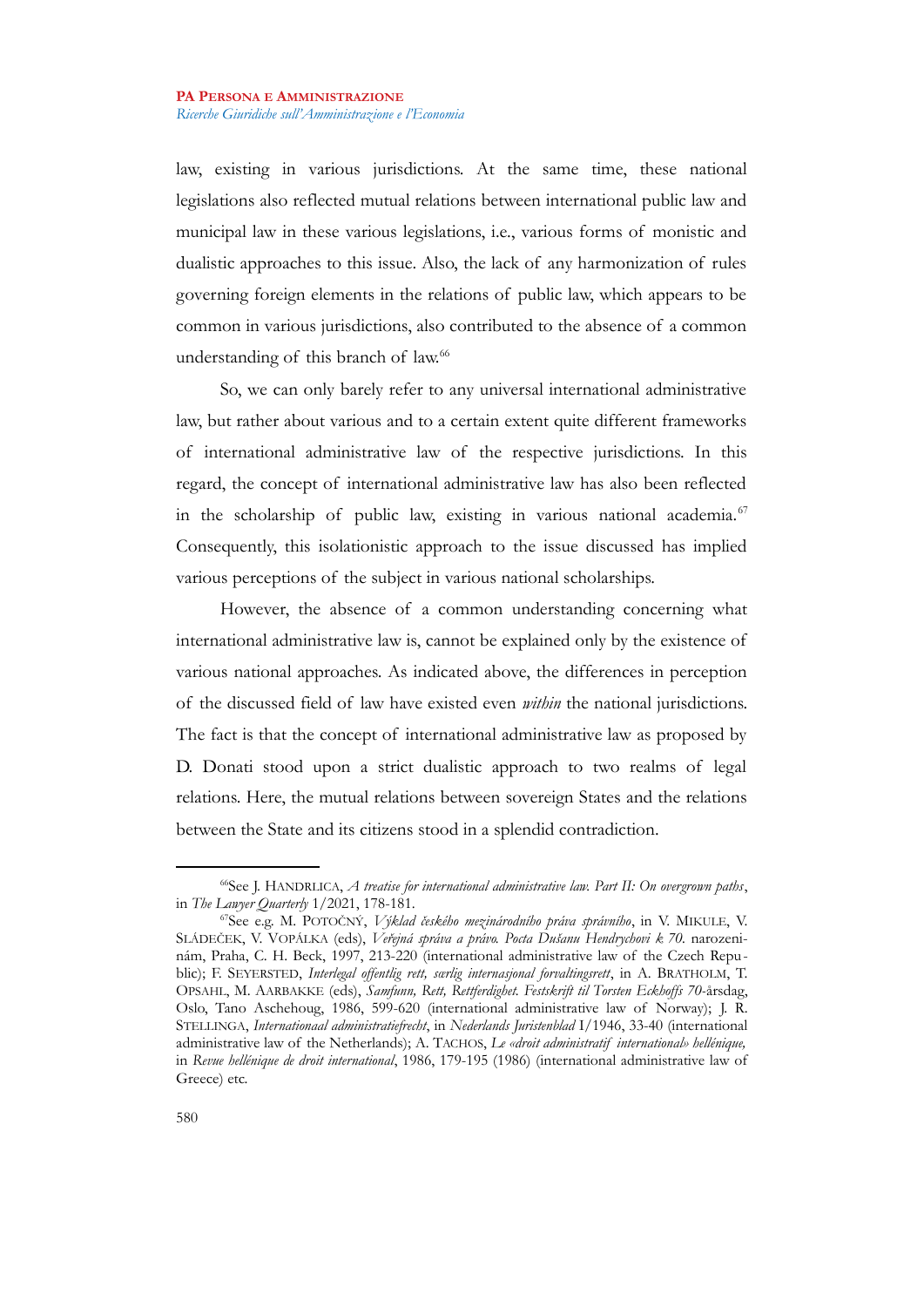In this respect, K. Neumeyer presented a literal reception of the thesis, as presented by D. Donati, when arguing that "there is no administrative law apart from municipal law".<sup>[68](#page-19-0)</sup> However, the Donati thesis of inevitably reflected the state-of-art of public administration existing at the beginning of the last Century. In this respect, the modern scholarship of administrative law posed a legitimate question as to whether the basic concept, which stand upon the antagonistic differentiation between international public law and municipal law with respect to public administration, remains viable.<sup>[69](#page-19-1)</sup>

The fact is, that the concept of *diritto amministrativo internazionale* as proposed by D. Donati had inevitably reflected the realities of public administration that existed at the beginning of the  $20<sup>th</sup>$  Century. However, while the thesis that "there is no administrative law apart of municipal law"  $70$ had perfectly reflected the state-of-art of public administration one hundred years ago, using this thesis today would trigger serious questions.

Having said this, one may also argue that the absence of any common understanding of what international administrative law is, is also implied by the fact that the original concept reflected a rather isolationistic design of public administration.[71](#page-19-3) Public administration is no longer limited to the simple relations between the State and its citizens, but came to be composed of a complex of more elaborated relations.

Firstly, various networks of mutual relations between the administrative authorities of different States have been established, both under the international public and EU law. Secondly, administrative functions are not being executed exclusively by the administrative authorities of the States, but also by the authorities of international organizations. Thirdly, a complex

<sup>68</sup>K. NEUMEYER, *Vom Recht der Auswärtigen Verwaltung und verwandten Rechtsbegriffen*, in *Archiv des öffentlichen Rechts* 3/1913, 129, 133.

<span id="page-19-1"></span><span id="page-19-0"></span><sup>69</sup>See E. SCHMIDT-ASSMANN, *op. cit.*, 2077.

<span id="page-19-3"></span><span id="page-19-2"></span><sup>70</sup>K. NEUMEYER, *op. cit.* sub 67 above, 133.

<sup>71</sup>See H. P. LOOSE, *Administrative law and international law: The encounter of an odd couple*, in P. H. F. BEKKER, R. DOLZER, M. WAIBEL (eds), *Making Transnational Law Work in the Global Economy. Essays in Honour of Detlev* Vagts, Cambridge, Cambridge University Press, 2010, 380- 405.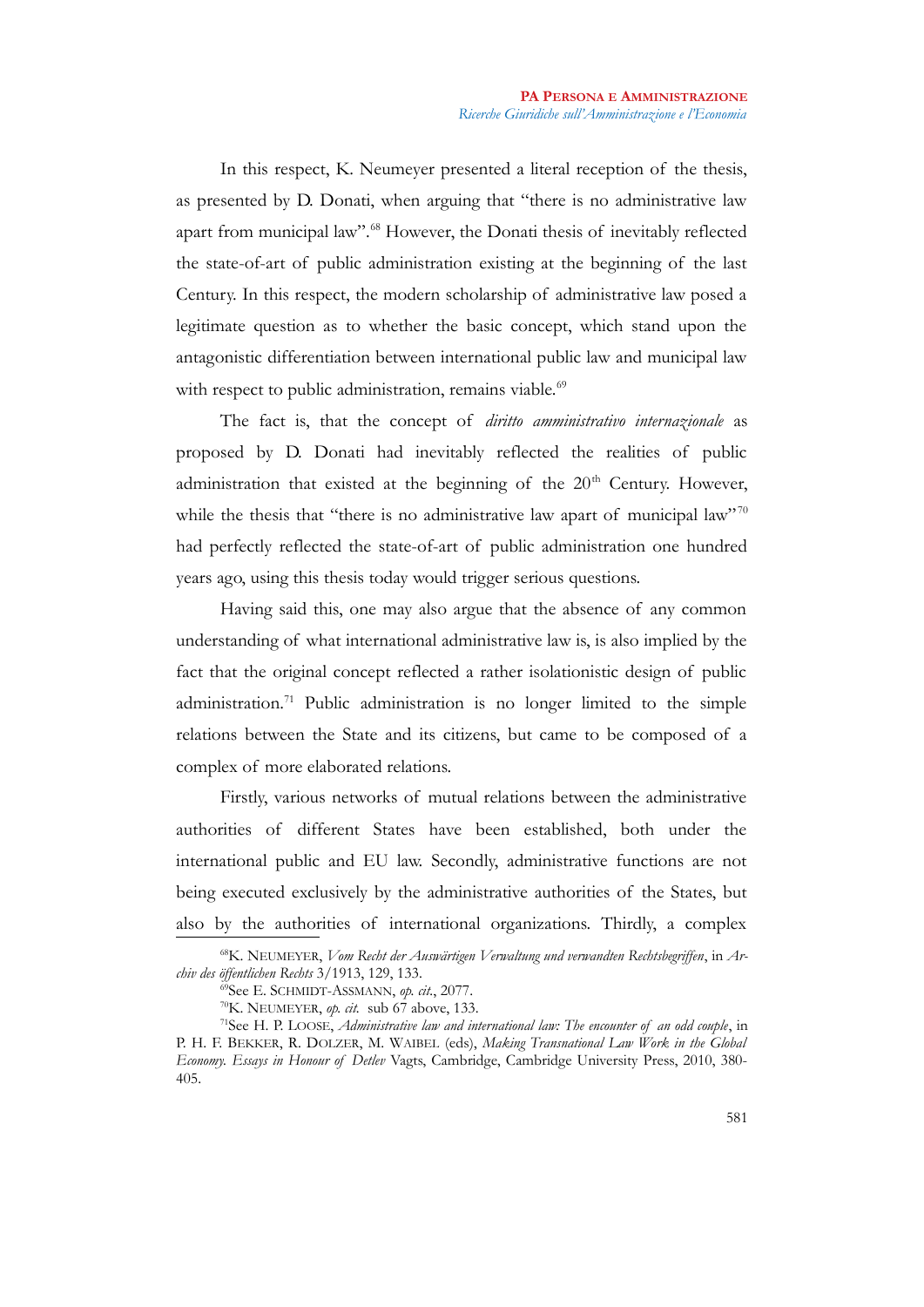system, which has been labelled as the Union of Composite Administration has emerged under the umbrella of the European Union. Within this complex system, the administration is being executed by national authorities, agencies of the EU and also the authorities of other States. Thus, one may argue that with respect to the current design of administrative relations, the strict dichotomy between *diritto internazionale amministrativo* (as a part of international public law) on one hand and *diritto amministrativo internazionale* (as a part of municipal law) is no longer capable of addressing the complexities of public administration.

In the light of these considerations, one could easily advocate abandoning of the traditional dualistic approach as outdated. In this respect, one must ask how to evaluate the concept of *diritto amministrativo internazionale*, as proposed by D. Donati, with respect to the realities of today. Here, this article aims to make two following observations:

Firstly, the fact is that international administrative law has emerged as a "national project" in various jurisdictions. Thus, the emergence of the norms addressing foreign elements in the relations of administrative law in various national regimes has not been a consequence of any targeted harmonization, or unification by the means of international public law, but merely the product of the necessity to reflect the existence of such foreign elements. Neither has the emergence of international administrative law been a product of any regional legal framework. In this respect, international administrative law can be considered as the perfect antithesis of EU administrative law, which relies on such regional grounds.

Despite this lack of a common legal basis in the means of international public law, or EU law, one may argue that European international administrative law has definitively emerged. The fact is that, independently from the developments in international public law, the norms addressing foreign element in administrative relations were adopted spontaneously in various European jurisdictions. In the decades after the D. Donati thesis of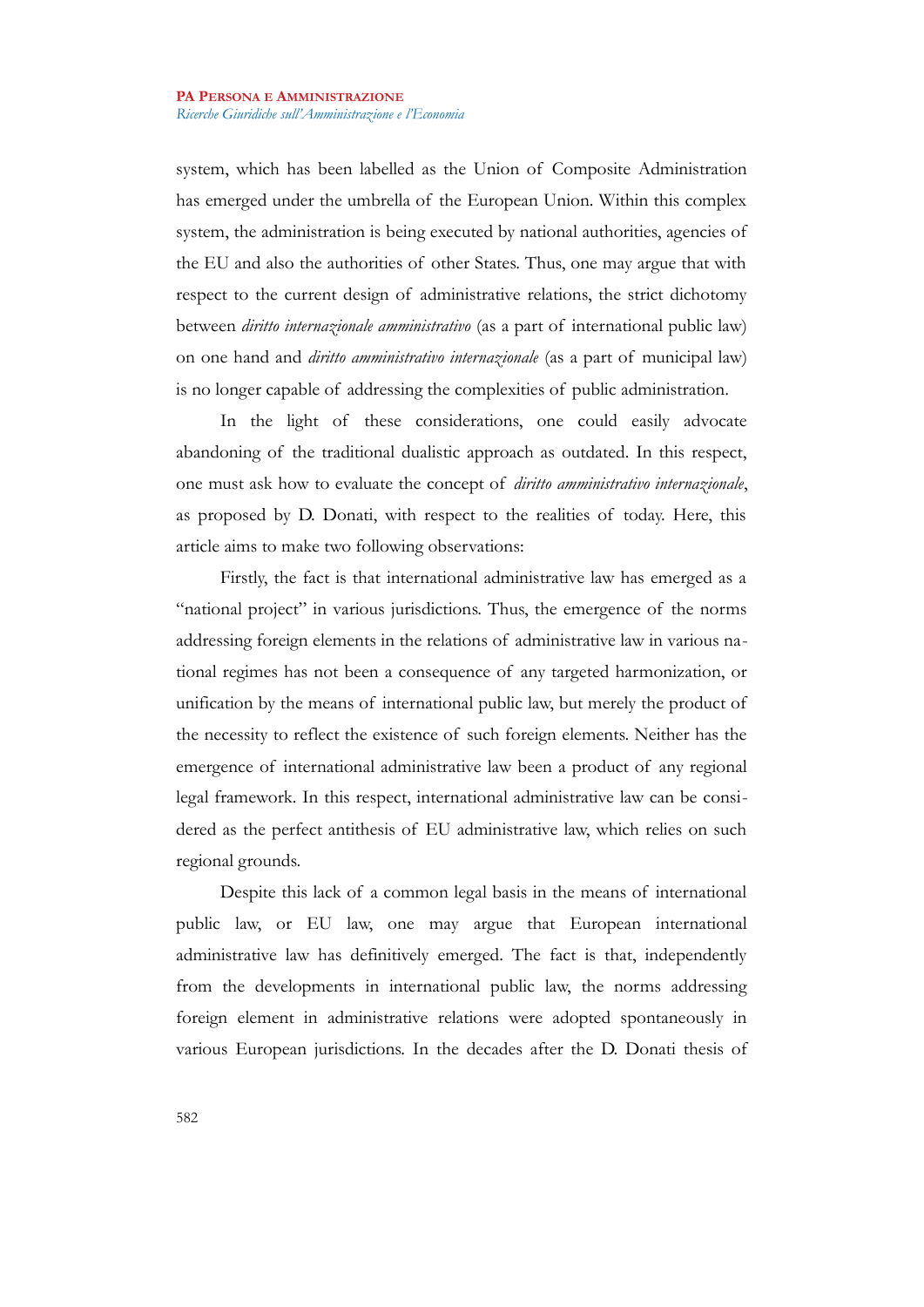was published, the legal scholarship has conceptualized the notion of international administrative law in Germany<sup>[72](#page-21-0)</sup>, the Netherlands<sup>[73](#page-21-1)</sup>, Switzerland<sup>[74](#page-21-2)</sup>, Greece<sup>[75](#page-21-3)</sup>, Norway<sup>[76](#page-21-4)</sup> etc. Thus, one may argue that, in parallel to the processes of legal harmonization and unification, various "national" regimes of international administrative law have emerged.

Consequently, international administrative law seems to represent a part of the existing common European legal tradition, without being necessarily linked to any formalized supra-national frameworks.

The second observation is of major importance. Despite emerging systems of administrative co-operations in international public law and EU administrative law, municipal law still represents the backbone of administrative law in various States. This applies, in particular to those jurisdictions which follow a dual approach to the mutual relations between national law and international law. From this perspective, the concept of *diritto amministrativo internazionale* as a particular field of municipal law, addressing foreign elements, also seems viable today. Taking the increasing number of cases, where foreign subjects, foreign public law and foreign authorities interact with the domestic structures of public administration, one may argue that the concept of *diritto amministrativo internazionale* can be considered – despite dogmatic differences regarding its place within the realms of public/private law – as a viable one.

In the same vein as administrative law, international administrative law also must be considered as a "national project" and consequently, instead of referring to a *universal international administrative law*, we must defer to the German, French, Italian, Spanish, or to Dutch international administrative law.

<span id="page-21-0"></span><sup>72</sup>See C. OHLER, *op. cit.*

<span id="page-21-1"></span><sup>73</sup>See J. R. STELLINGA, *op. cit.*

<span id="page-21-2"></span><sup>74</sup>See M. S. NGUYEN, *op. cit.*

<span id="page-21-3"></span><sup>75</sup>See A. TACHOS, *op. cit.*

<span id="page-21-4"></span><sup>76</sup>See F. SEYERSTED, *op. cit.*